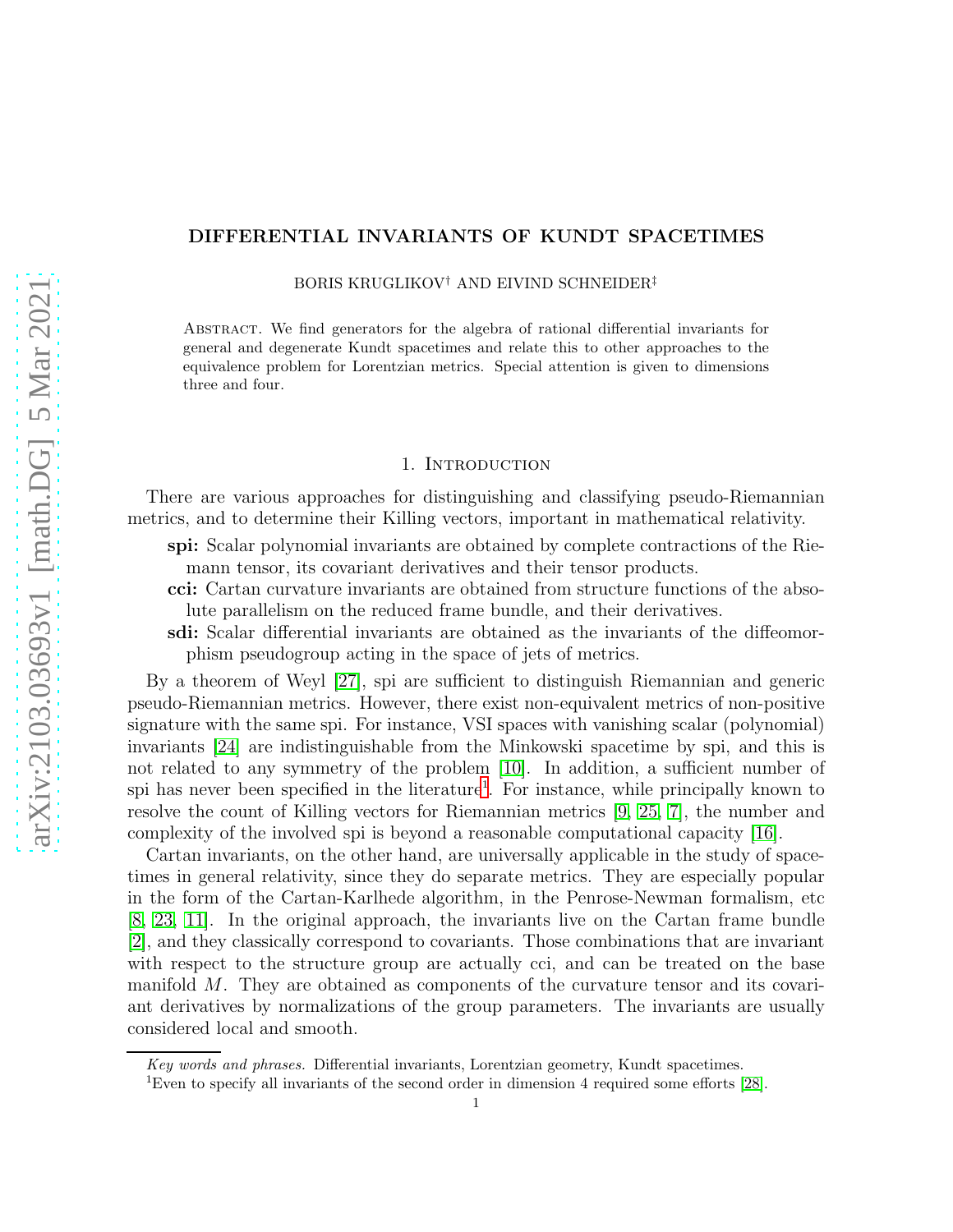#### 2 B. KRUGLIKOV AND E. SCHNEIDER

Scalar differential invariants, though a classical tool in differential geometry [\[26\]](#page-22-11), have never been pivotal in relativity applications. An essential difference between cci and sdi is the following. With the approach of  $E$ lie Cartan, the frame bundle depends on the metric and the remaining freedom is a finite-dimensional structure group (a subgroup of the pseudo-orthogonal group). With the approach of Sophus Lie, an infinite-dimensional transformation pseudogroup (a subgroup of the diffeomorphism group) acts on the space of jets of all metrics in the class and sdi are invariant functions of this action. With mild assumptions, the differential invariants can be assumed rational in jet-variables [\[14\]](#page-22-12) and global[2](#page-1-0) since they do separate generic orbits of the action.

In this paper, we follow the latter (sdi) approach and apply it to Lorentzian metrics that are indistinguishable by spi. These metrics are known to be contained in the Kundt class [\[17,](#page-22-13) [5\]](#page-22-14). Furthermore, it was shown in [\[3\]](#page-21-1) (in dimensions 3 and 4) that a Lorentzian spacetime is either weakly I-nondegenerate (a discrete point in the set of metrics with the same spi; thus locally characterized by them) or is a degenerate Kundt spacetime (this class contains the VSI spacetimes). For related results in higher dimensions see [\[4\]](#page-21-2).

Our main goal is to distinguish degenerate Kundt spacetimes by describing the algebra  $\mathcal A$  of rational sdi following the theory from [\[14\]](#page-22-12). In particular, we will find a set of generators for A. We do it in adapted coordinates, though the results are applicable to Kundt metrics (general or degenerate) in any coordinate system. We also find an invariant frame adapted to Kundt spacetimes, thus relating to the Cartan approach. Several subclasses of Kundt metrics have been discussed in the literature using the Cartan-Karlhede algorithm, see [\[20\]](#page-22-15) and references therein. For Kundt waves in 4D we compared both approaches, via sdi and cci, in [\[15\]](#page-22-16). In the present paper we discuss the general situation in general dimension  $n$ , with special attention given to dimensions 3 and 4.

The structure of the paper is as follows. In Section [2,](#page-2-0) we introduce the necessary concepts and notations regarding Kundt spacetimes and their jets, and recall the Lie-Tresse approach to differential invariants. For Kundt spacetimes (both general and degenerate), we choose adapted coordinates that result in metric tensors of a particular shape, and we write down the Lie pseudogroup of transformations preserving this shape. In Section [3,](#page-6-0) we count the number of algebraically independent sdi depending on the jet-order, and provide Hilbert functions and Poincar´e functions for the algebras of differential invariants. Afterwards, in Section [4,](#page-10-0) we find generators for the algebra of differential invariants in general dimension. We finish by presenting a simplified version of invariants for threeand four-dimensional Kundt spacetimes. In particular, we write down a generating set of invariants in coordinates in dimension 3. In the appendix we demonstrate how the class of degenerate Kundt spacetimes arises by consideration of relative invariants of the Lie pseudogroup of shape preserving transformations.

<span id="page-1-0"></span><sup>&</sup>lt;sup>2</sup>This means they are only subjects to nonequalities but not to inequalities (which can happen for smooth cci). Contrary to spi, defined for all metrics, both cci and sdi have a domain of definition.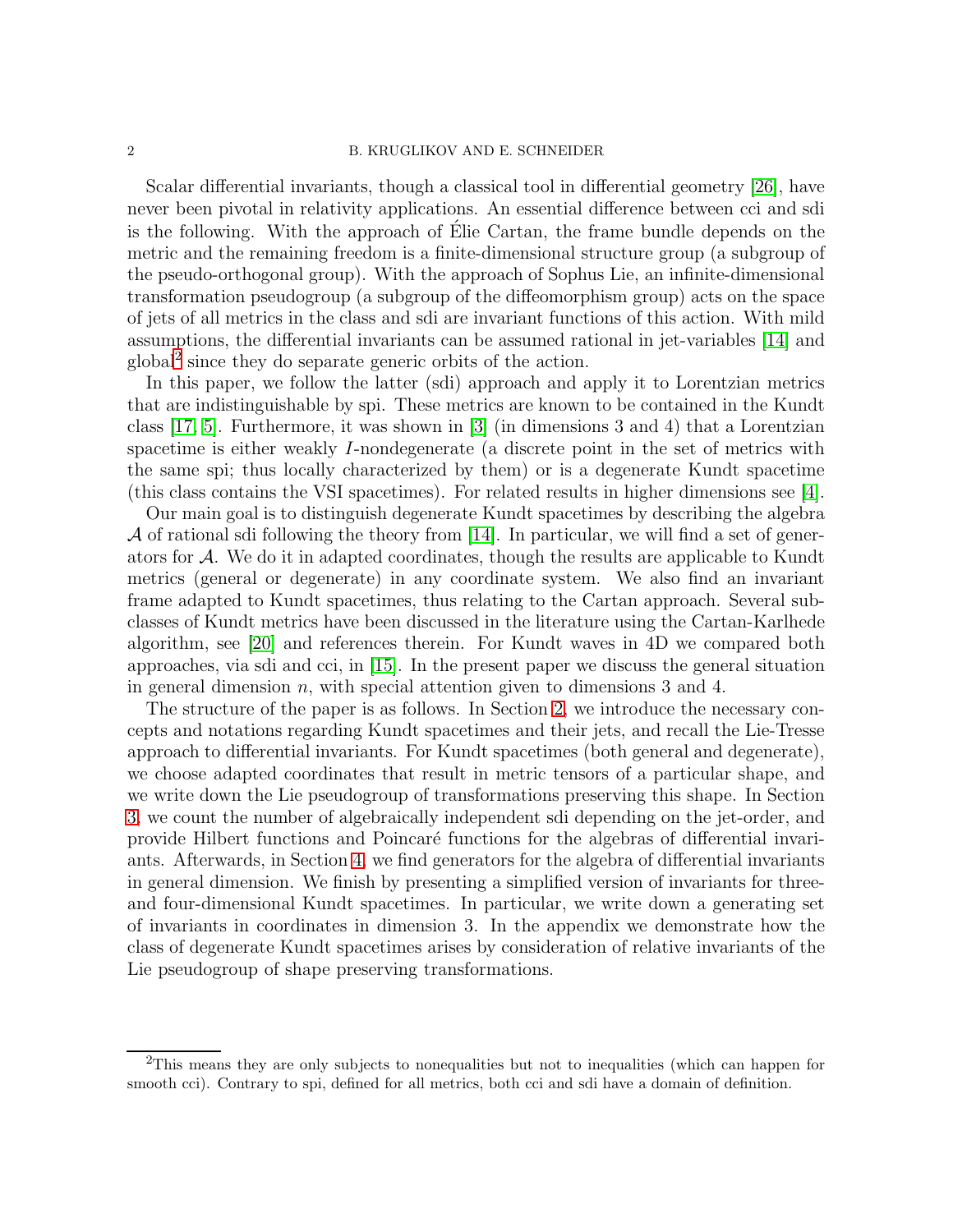#### DIFFERENTIAL INVARIANTS OF KUNDT SPACETIMES 3

### 2. SETUP: JETS AND PSEUDOGROUPS

<span id="page-2-0"></span>We first review the general theory and then apply it to Kundt spacetimes.

<span id="page-2-2"></span>2.1. Jets and Differential invariants. The notion of jet-space formalizes the compu-tational devise of truncated Taylor polynomials; we refer for details to [\[13\]](#page-22-17). If  $x^i$  are coordinates on  $X = \mathbb{R}^n$  and  $y^j$  are coordinates on  $Y = \mathbb{R}^m$ , then the jet-space  $J^k = J^k(X, Y)$ of k-jet of maps from X to Y has coordinates  $y^j_\sigma$  for multi-indices  $\sigma = (i_1, \ldots, i_n), i_s \geq 0$ ,  $|\sigma| = \sum i_s \leq k$ . The same applies for general X, Y with local coordinates  $x^i, y^j$ , called independent and dependent variables, respectively. Any map  $\psi: X \to Y$ ,  $x^i \mapsto y^j = y^j(x)$ lifts to the map  $j_k \psi : X \to J^k$  given by  $x^i \mapsto y^j_\sigma = \partial y^j(x)/\partial x^\sigma$ .

The jet-space  $J^k$  is equipped with the Cartan distribution  $\mathscr{C}_k \subset TJ^k$ , where for a point  $a_k \in J^k$  the space  $\mathscr{C}_k(a_k)$  is spanned by all *n*-planes  $T_{a_k} j_k \psi(X)$ ,  $j_k \psi(X) \ni a_k$ . A differential equation of order  $\leq l$  can be geometrically interpreted as a submanifold  $\mathcal{E}^l \subset J^l$ , and its solutions are integral manifolds of  $\mathcal{C}_l$ .

By differentiating the defining equations for  $\mathcal{E}^l$ , we obtain the prolonged equations  $\mathcal{E}^{l+i}$  for  $i \geq 1$ . A smooth solution of  $\mathcal{E}^l$  is also a smooth solution of  $\mathcal{E}^{l+i}$ . For jet spaces, we have the projections  $\pi_{j,i}: J^j \to J^i$  for  $i < j$ , and we define  $\mathcal{E}^k = \pi_{l,k}(\mathcal{E}^l) \subset J^k$  for  $k = 0, \ldots, l - 1.$ 

A transformation group G on  $J^0 = X \times Y$  or a local Lie pseudogroup  $G \subset \text{Diff}_{\text{loc}}(X \times Y)$ canonically lifts to a pseudogroup acting in  $J^k$  by the condition that the class of integral manifolds  $j_k\psi(X)$  (or equivalently the Cartan distribution  $\mathscr{C}_k$ ) is preserved. For  $G \ni q$ :  $J^0 \to J^0$  the prolongation is denoted by  $g^{(k)} : J^k \to J^k$ . If G consists of symmetries of a PDE  $\mathcal{E}$ , then there is an induced action  $g^{(k)} : \mathcal{E}^k \to \mathcal{E}^k$ .

Differential invariants of order  $\leq k$  are functions  $f : \mathcal{E}^k \subset J^k \to \mathbb{R}$  that are constant on the orbits of the prolonged action:  $f \circ g^{(k)} = f$  (when there is no PDE, one considers functions on  $J^k$  that are constant on orbits). The spaces of all such invariants  $\mathcal{A}_k$  unite over  $k$  into the algebra of differential invariants

$$
\mathcal{A}=\lim_{k\to\infty}\mathcal{A}_k.
$$

One also exploits invariant derivations  $\nabla : A_k \to A_{k+1}$  of this algebra, which are invariant horizontal vector fields. In other words, they are invariant operators of the form  $a^i\mathcal{D}_{x^i}$ , where  $a^i$  are functions on  $\mathcal{E}^r \subset J^r$  for some r and  $\mathcal{D}_{x^i}$  are total derivative operators:  $\mathcal{D}_{x^i}(f)|_{j^{k+1}\psi} = \partial_{x^i}(f \circ j^k \psi)$  for every  $f \in C^{\infty}(J^k)$  and  $\psi \colon X \to Y$ .

By  $[14]$ , under mild assumptions<sup>[3](#page-2-1)</sup>, the invariants can be assumed rational in the jetvariables  $y^j_\sigma$ ,  $|\sigma| > 0$ , and even polynomial in jets of sufficiently high order  $|\sigma| > k_0$ . From now on we will suppose that  $A$  consists of such rational-polynomial functions. Moreover, the main theorem of [\[14\]](#page-22-12) gives Lie-Tresse type generation of  $\mathcal A$  by a finite set of differential invariants  $I_a$  and invariant derivations  $\nabla_b$ , so that generic G-orbits in

<span id="page-2-1"></span><sup>&</sup>lt;sup>3</sup>The pseudogroup G acts transitively on  $J^0$  (this can be further relaxed) and algebraically on the fibers of the projections  $J^k \to J^0$ ; these assumptions will be satisfied in the case we study.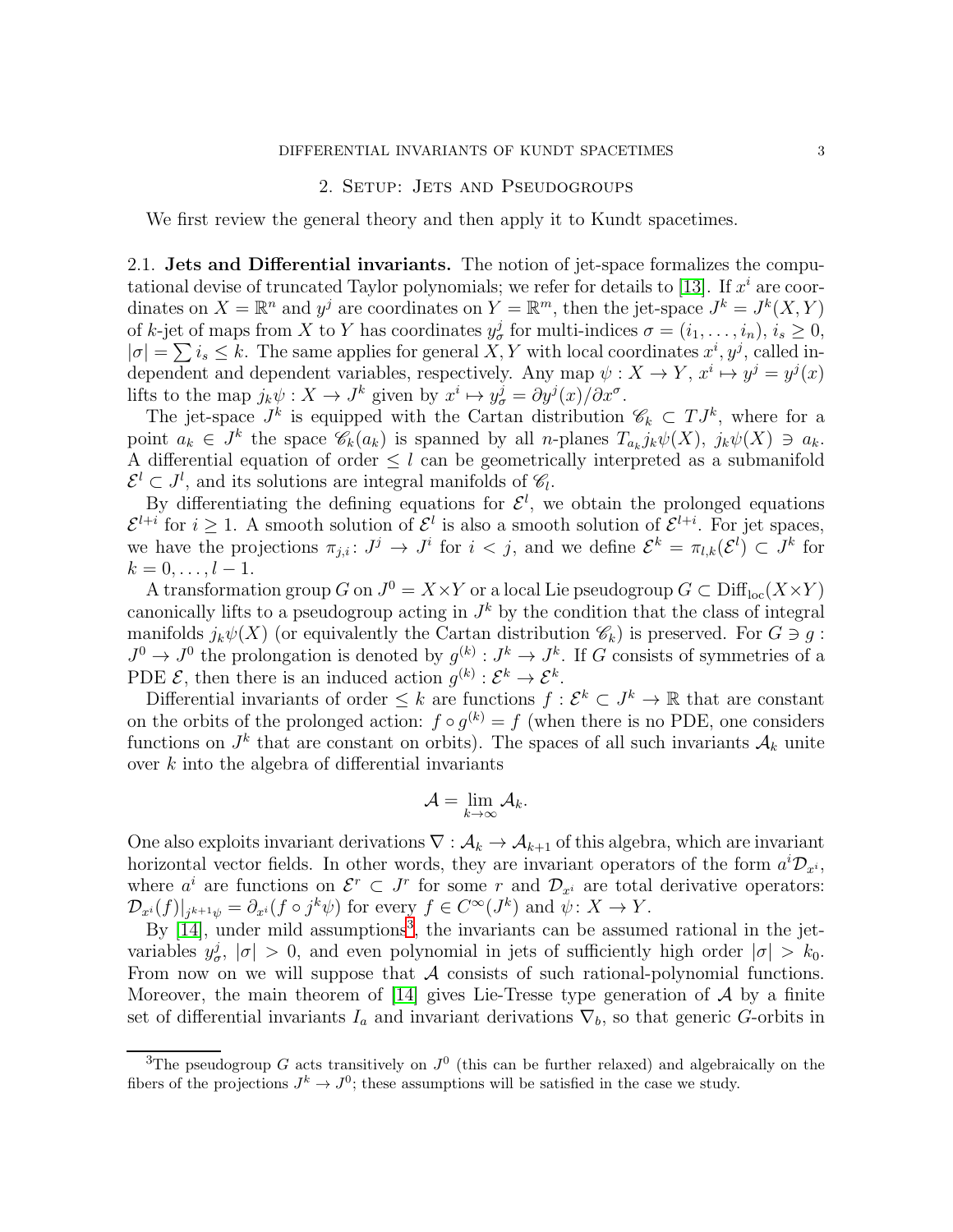$\mathcal{E}^{\infty} \subset J^{\infty}$  are separated by  $I_a$  and their derivatives

$$
\nabla_B I_a = \nabla_{b_1} \cdots \nabla_{b_t} I_a.
$$

Here B denotes the multi-index  $B = (b_1, \ldots, b_t)$ . More precisely, for every k the orbits separated by the invariants form a Zariski open set in  $\mathcal{E}^k$  (so that the complement intersects any fiber  $\mathcal{E}^k \to J^0$  by a proper algebraic set) and starting from some jet-level  $k_1$  no new singularities appear for  $k > k_1$ .

In general, the invariant derivations need not commute, meaning that there are nonvanishing structure functions  $c_{ij}^k$ , given by

$$
[\nabla_i, \nabla_j] = c_{ij}^k \nabla_k.
$$

When A contains n horizontally independent invariants  $I_1, \ldots, I_n$ , i.e. such that their restriction to a generic holonomic jet-section  $j^{\infty}\psi$  are functionally independent, the functions  $c_{ij}^k$  can be derived from the invariants  $\nabla_B I_a$ .

With this approach, the equivalence problem for generic solutions  $\psi$  of  $\mathcal E$  with respect to  $G$  is solved as follows. Let us define the signature

$$
\Psi: X \ni x \mapsto (I_a, \nabla_b I_a) \in \mathbb{R}^q
$$

as the map with the components consisting of the basic invariants and their first derivatives (q is the total number) computed on the submanifold  $j_{\infty}\psi(X) \subset \mathcal{E}^{\infty} \subset J^{\infty}$ . Then  $\psi_1$  is G-equivalent to  $\psi_2$  iff the *signature varieties*  $\Psi_1(X), \Psi_2(X)$  coincide, see [\[2,](#page-21-0) [21\]](#page-22-18) (actually this statement can be localized in  $X$ ). In general, the differential algebra of differential invariants is not freely generated; there are differential syzygies. In particular, this implies that not every *n*-dimensional submanifold of  $\mathbb{R}^q$  is a signature variety since the syzygies manifest as differential constraints on the signature varieties.

We note that the definition of signature variety depends on the chosen set of generators, and so does the integer q.

2.2. General Kundt spacetimes. An *n*-dimensional Lorentzian manifold  $(M, g)$  is a Kundt spacetime if it admits a null congruence that is geodesic, expansion-free, shear-free and twist-free. In other words, there exists a vector field  $\ell$  such that<sup>[4](#page-3-0)</sup>

$$
\|\ell\|^2 = 0, \quad \mathbb{D}_{\ell}^g \ell = 0, \quad \text{Tr}(\mathbb{D}^g \ell) = 0, \quad \|\mathbb{D}^g \ell^{\text{sym}}\|^2 = 0, \quad \|\mathbb{D}^g \ell^{\text{alt}}\|^2 = 0.
$$

The twist-free condition is equivalent to Frobenius-integrability of  $\ell^{\perp}$ . Thus we have embedded integrable distributions  $\mathbb{R} \cdot \ell \subset \ell^{\perp}$  of dimension 1 and codimension 1 on M. Let  $\lambda$  denote the foliation corresponding to  $\mathbb{R} \cdot \ell$ , and  $\Lambda$  the foliation corresponding to  $\ell^{\perp}$ . The (local) quotient of the corresponding foliations  $\bar{M} = \Lambda/\lambda$  has dimension  $n-2$ ; the other Kundt conditions translate to the claim that the degenerate symmetric bivector  $g|_{\lambda^{\perp}}$  projects to a Riemannian metric  $h = (h_{ij})$  on M. Below we will denote by  $x = (x^1, \ldots, x^{n-2})$  both local coordinates on  $\overline{M}$  and their pullback on M.

<span id="page-3-0"></span><sup>&</sup>lt;sup>4</sup>All contractions, norms and raising-lowering are with respect to g. We write  $\mathbb{D}^g$  for the Levi-Civita connection to distinguish from invariant derivations  $\nabla_i$  exploited in generation of the algebra A.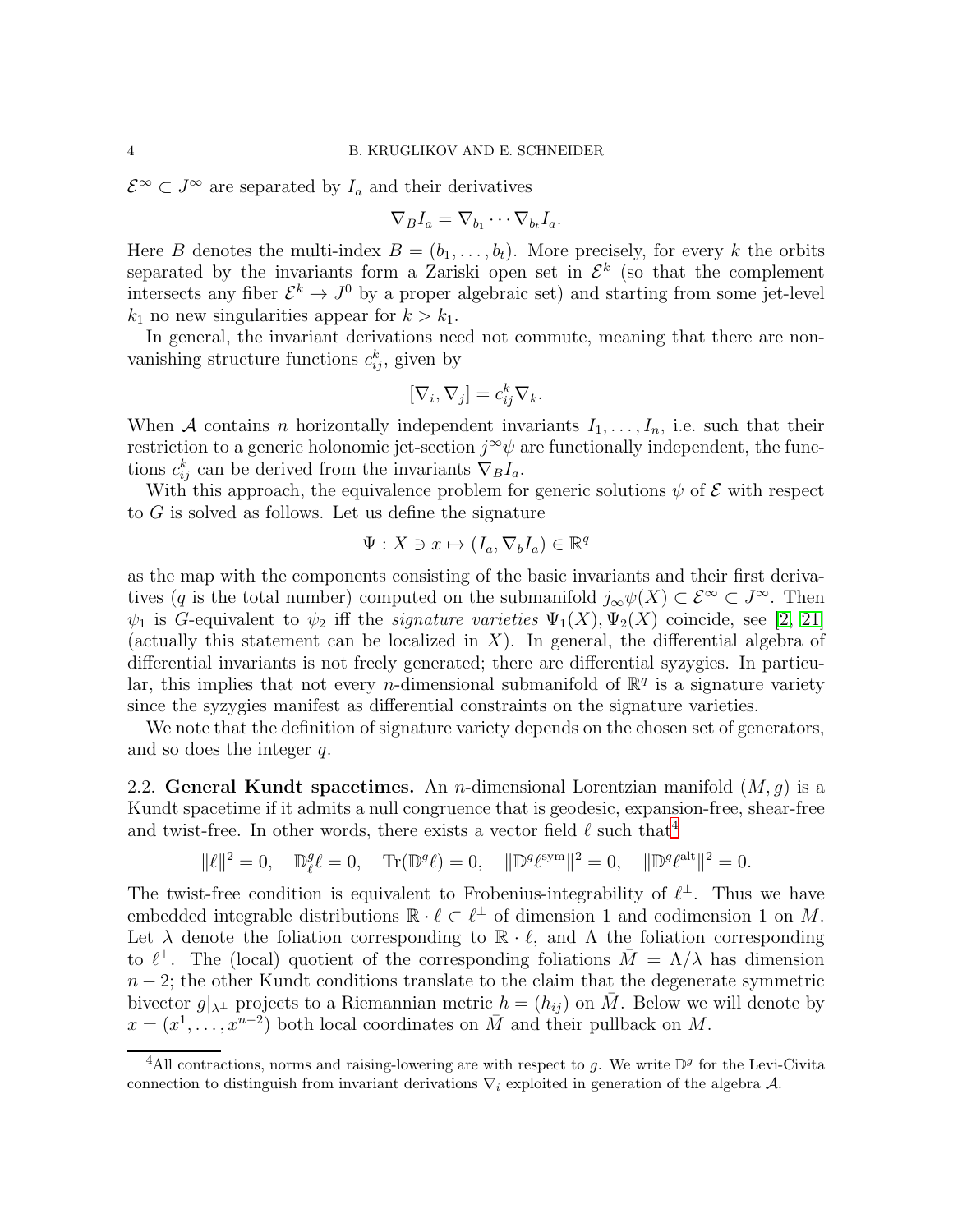This implies the well-known claim [\[17,](#page-22-13) [11,](#page-22-9) [5\]](#page-22-14) that in some local coordinates  $(u, x, v)$ on M any Kundt metric can be written as follows

<span id="page-4-0"></span>
$$
g = du (dv + H(u, x, v) du + Wi(u, x, v) dxi) + hij(u, x) dxi dxj.
$$
 (1)

In these coordinates  $\ell = \partial_v$  and  $\ell^{\perp} = \{du = 0\}$ . We let  $\bar{M}_u$  denote  $\Lambda_u/\lambda$ , where  $\Lambda_u$  is a leaf of  $\Lambda$  (leaves of  $\Lambda$  are parametrized by u, as they are given by  $u = \text{const.}$ ).

2.3. Shape-preserving transformations. Now we determine the Lie pseudogroup  $\mathcal G$ of diffeomorphisms preserving the class of Kundt metrics given by [\(1\)](#page-4-0). In other words, we find the transformations preserving the shape of such metrics. In the case  $n = 4$  this was done in [\[24\]](#page-22-1).

<span id="page-4-1"></span>**Theorem 1.** The transformations preserving the shape of  $(1)$  take the form

<span id="page-4-4"></span>
$$
\mathcal{G} \ni \varphi : (u, x^i, v) \mapsto \left( C(u), A^i(u, x), \frac{v}{C'(u)} + B(u, x) \right), \quad \det[A^i_{x^j}] \neq 0, B_u \neq 0. \tag{2}
$$

The Lie algebra  $\mathfrak g$  of this Lie pseudogroup  $\mathcal G$  consists of vector fields of the form

<span id="page-4-3"></span>
$$
\xi = c(u)\partial_u + a^i(u, x)\partial_{x^i} + (b(u, x) - c'(u)v)\partial_v.
$$
\n(3)

*Proof.* One approach for proving this is to require that for  $\varphi \in \mathcal{G}$  the metric  $\varphi^*g$  has form [\(1\)](#page-4-0) with some other functions  $H, W_i, h_{ij}$  of the same type. This gives a PDE system that is easy to solve. Another approach is to note that transformations preserving the filtration  $\lambda \subset \lambda^{\perp}$  have the form:  $\varphi(u, x, v) = (U(u), X(u, x), V(u, x, v))$ . Taking into account the condition  $(\varphi^* g)(\partial_u, \partial_v) = 1$  yields explicit affine behavior of V in v.

Note that the Lie pseudogroup  $\mathcal G$  has four connected components in the smooth topology, but it is Zariski connected (hence  $\mathcal G$  is the Zariski closure of the component given by  $C_u > 0$ ,  $\det(A_{x}^i) > 0$ ). This and the particular form of transformations imply that the condition of the global Lie-Tresse theorem [\[14\]](#page-22-12) are met. Thus, the algebra  $A$  of invariants can be assumed to consist of rational-polynomial functions, since such invariants separate orbits in general position.

2.4. Lifts and jet-prolongations. The image of [\(1\)](#page-4-0) in the bundle  $S^2T^*M$  on M determines a subbundle isomorphic to the trivial bundle

<span id="page-4-2"></span>
$$
\pi: M \times F \to M, \text{ where } F \subset \mathbb{R}^N, N = n - 1 + \binom{n-1}{2} = \binom{n}{2}, \tag{4}
$$

whose sections are exactly Lorentzian metrics of the form  $(1)$ . The coordinates on M are independent variables  $u, x^i, v$ , the coordinates on  $\mathbb{R}^N$  are dependent variables  $H, W_i, h_{ij}$  $(1 \leq i \leq j \leq n-2)$ , and the domain  $F \subset \mathbb{R}^N$  is given by the requirement that the symmetric matrix defined by  $h_{ij}$  is positive definite.

Denote by  $J^k\pi$  the k-th order jet bundle of  $\pi$ . It contains the subbundle of jets of Kundt metrics given by the equation

$$
\mathcal{E}^1 = \{(h_{ij})_v = 0\} \subset J^1 \pi
$$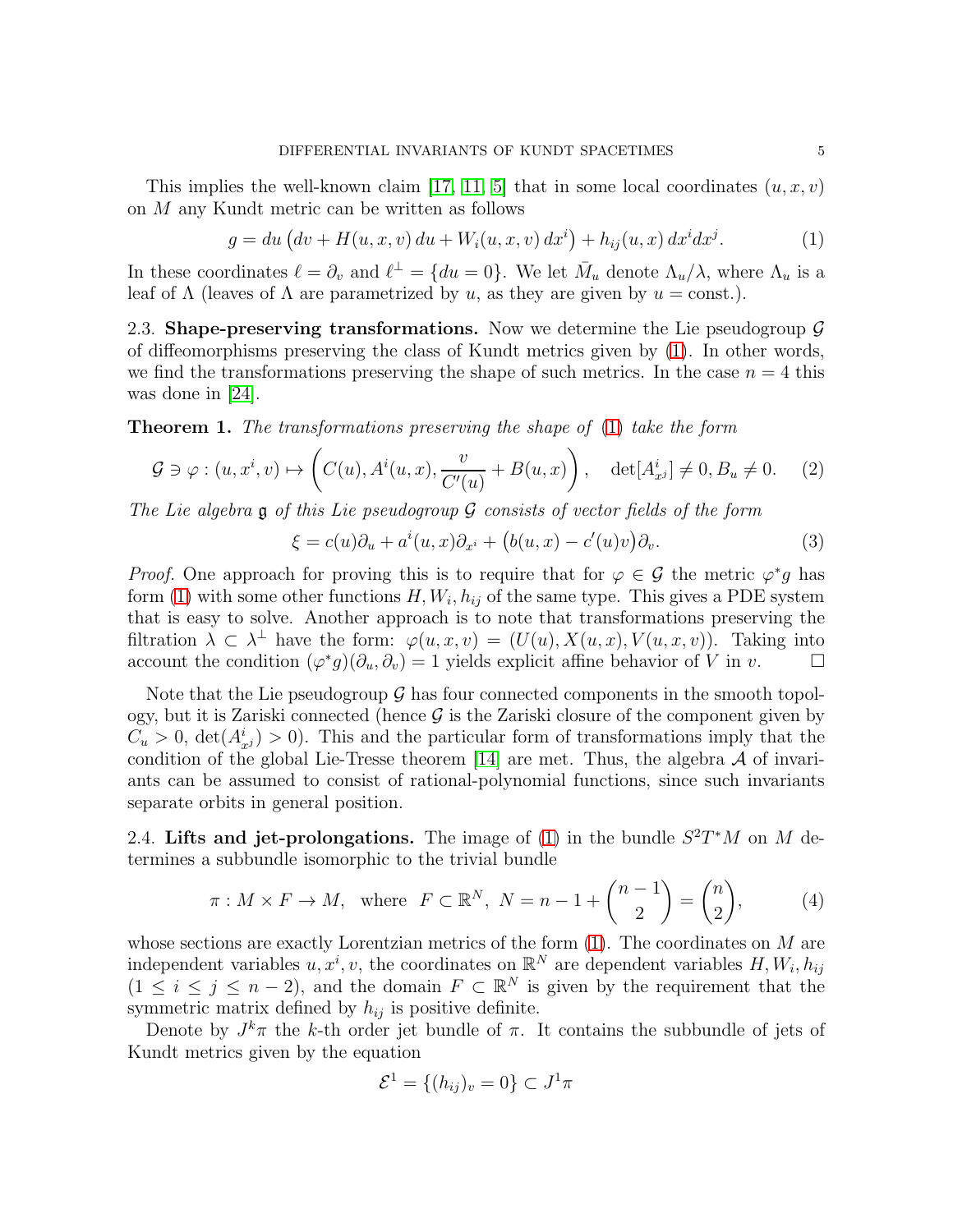as well as its prolongations  $\mathcal{E}^k \subset J^k \pi$  for  $k > 0$ , given by the  $(k-1)$  differentiations of the above conditions. We use the notation  $\mathcal{E}^0 = J^0 \pi$ . The infinitely prolonged Kundt equation is  $\mathcal{E}^{\infty} \subset J^{\infty} \pi$ .

The pseudogroup  $\mathcal{G}$  (and its Lie algebra g) have the natural lift to  $J^0\pi = M \times F$ ,  $G \ni \varphi \mapsto \varphi^{(0)} \in \mathcal{G}^{(0)} \subset \text{Diff}_{\text{loc}}(J^0)$ , obtained from the requirement that

$$
g = du (dv + H du + W_i dx^i) + h_{ij} dx^i dx^j \in \pi^* S^2 T^* M
$$

is invariant with respect to every  $\varphi^{(0)}$ .

 $\sqrt{1}$   $\sqrt{1}$ 

**Remark 1.** Now g is interpreted as a horizontal symmetric 2-form on  $\pi$ . The restriction of g to a section  $\psi$  of  $\pi$  given by  $H = H(u, x, v), W_i = W_i(u, x, v), h_{ij} = h_{ij}(u, x)$  is exactly the metric [\(1\)](#page-4-0). The invariant tensors associated with a metric (the Riemann tensor, Ricci tensor, etc.) can be defined for the horizontal form  $g$  so that the restriction of such a tensor to a section of  $\pi$  gives exactly the corresponding tensor field associated to the metric [\(1\)](#page-4-0).

To get the formula for the lift following the notations of Theorem [1](#page-4-1) denote  $A^i_j = \partial_{x^j} A^i$ and let  $\check{A}^i_j$  be the inverse matrix. Denote also  $B_j = \partial_{x^j} B$  and  $\check{C}^{\prime} = (C^{\prime})^{-1}$ . Then  $\varphi^{(0)}$ maps the fiber as follows:

$$
h_{ij} \mapsto \check{A}_i^k \check{A}_j^l h_{kl},
$$
  
\n
$$
W_i \mapsto \check{C}' \check{A}_i^j W_j - \check{A}_i^j B_j - 2 \check{C}' \check{A}_i^k \check{A}_j^l A_u^j h_{kl},
$$
  
\n
$$
H \mapsto \check{C}'^2 H + \check{C}'^3 C'' v - \check{C}' B_u + \check{C}' \check{A}_i^j A_u^i B_j - \check{C}'^2 \check{A}_i^j A_u^i W_j + \check{C}'^2 \check{A}_i^k \check{A}_j^l A_u^i A_u^j h_{kl}.
$$

The lift of vector fields from  $\mathfrak{g}$ , with  $a = a(u, x), b = b(u, x), c = c(u)$ , is (here and in what follows  $a_i^j = a_i^j$  $y_{x^i}$ ,  $b_i = b_{x^i}$ , etc) such

$$
\xi^{(0)} = c\partial_u + a^i \partial_{x^i} + (b - c'v)\partial_v - (a^l_i h_{lj}\partial_{h_{ij}} + a^l_i h_{li}\partial_{h_{ii}})
$$
  
– 
$$
(c'W_i + a^j_i W_j + b_i + 2a^j_u h_{ij})\partial_{W_i} - (2c'H - c''v + b_u + a^j_u W_j)\partial_H.
$$

These prolong further to transformations  $\varphi^{(k)}$  and vector fields  $\xi^{(k)}$  on  $J^k \pi$ . Moreover, by the construction of the lift, prolongations of the pseudogroup  $\mathcal G$  preserve  $\mathcal E$ .

Note that order k differential invariants of  $\mathcal G$  are rational-polynomial functions f on  $\mathcal{E}^k \subset J^k \pi$  that satisfy

<span id="page-5-0"></span>
$$
\mathscr{L}_{\xi^{(k)}}f = 0 \,\,\forall \xi \in \mathfrak{g}.\tag{5}
$$

However, there exist functions that satisfy this system of equations, but are not invariant under the entire Lie pseudogroup  $\mathcal G$ . An example of this is mentioned in Section [4.4.](#page-13-0)

2.5. Degenerate Kundt spacetimes. Degenerate Kundt metrics are the Kundt metrics that satisfy the following additional conditions:

- The Riemann tensor Riem is aligned and of algebraically special type II.
- $\nabla$ (Riem) is aligned and of algebraically special type II.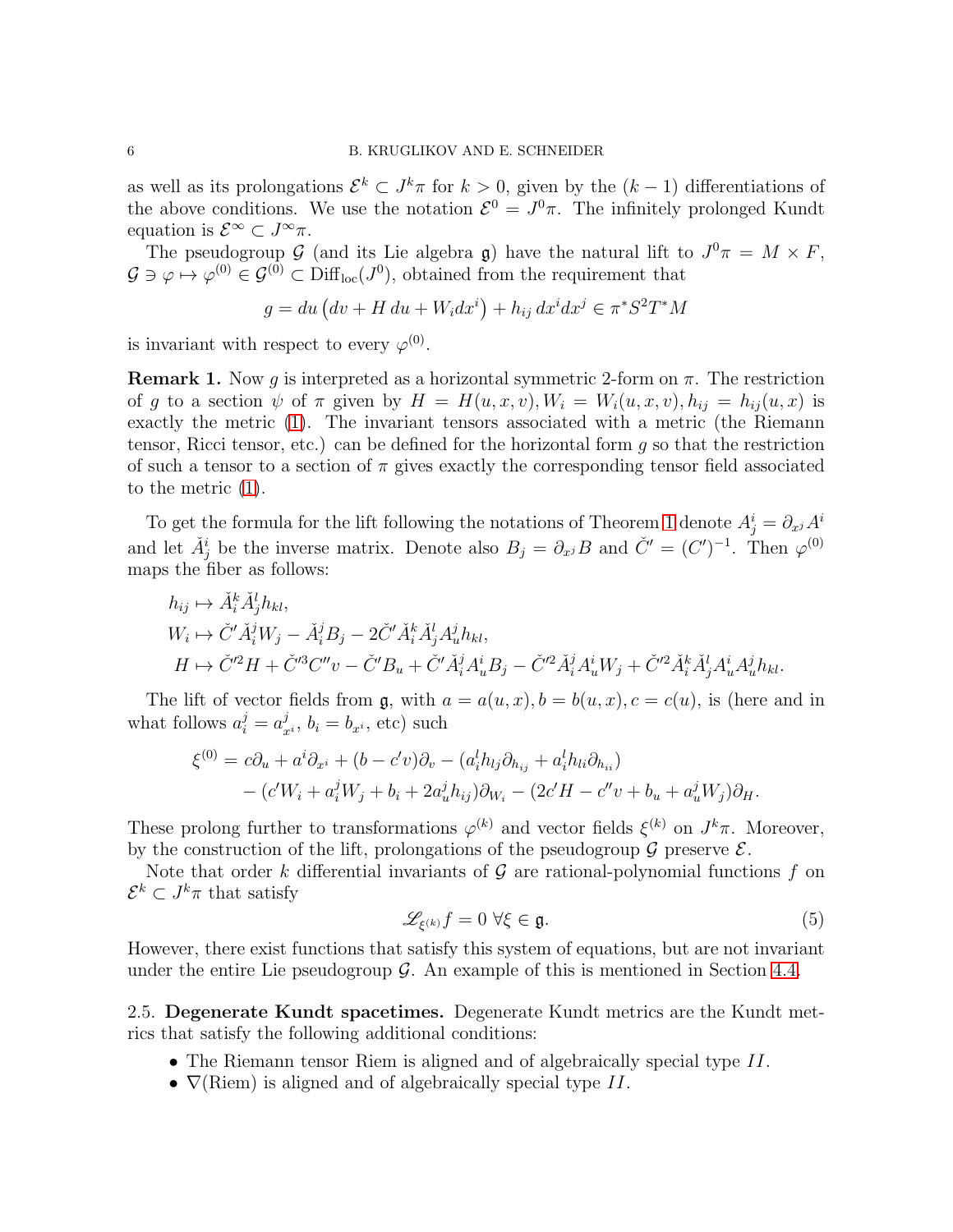In terms of [\(1\)](#page-4-0), the first condition implies  $(W_i)_{vv} = 0$  while the second implies  $H_{vvv} = 0$ . It follows that  $\nabla^{(k)}$ (Riem) is aligned and of algebraically special type II for every positive integer k. (In all cases we understand the set of type  $II$  tensors to also include the more special types  $III, D, etc.$ 

In 4D these conditions imply that the metric q is I-degenerate [\[3\]](#page-21-1). The opposite, I-nondegeneracy of g, can be defined through the map I : (spacetimes)  $\rightarrow$  (spi) as discreteness<sup>[5](#page-6-1)</sup> of the set  $I^{-1}(I(g))$  for germs of g (in localization of M). Note that for a generic metric,  $I^{-1}(I(g)) = g$  is a one point set.

In any dimension *n* one can show (by varying  $H$  and  $W_i$  in lower v-degree terms) that any degenerate Kundt metric g can be smoothly deformed as a family  $g_{\tau}$  with  $I(q_{\tau}) = \text{const}$  and the deformation is not an isotopy.

<span id="page-6-2"></span>**Theorem 2.** The pseudogroup of local transformations preserving the degenerate Kundt spacetimes of shape  $(1)$  coincides with the pseudogroup  $\mathcal{G}$ .

Proof. The conditions of degeneracy are natural (coordinate-independent) and therefore are respected by any pseudogroup of transformations on  $M$ . On the other hand, the class of degenerate Kundt metrics also specifies the filtration  $\lambda \subset \lambda^{\perp}$  used in the preceding proof, and the shape is the same, whence the claim.  $\Box$ 

Adding the degeneracy condition to Kundt spacetimes determines a new PDE, denoted by  $\mathcal{E}$ , which is specified by the equations

$$
(h_{ij})_v = 0, \quad (W_i)_{vv} = 0, \quad H_{vvv} = 0.
$$

Including the prolongations of those conditions (that is applying total derivatives of all orders and directions) we get the infinitely prolonged system  $\tilde{\mathcal{E}}^{\infty} \subset J^{\infty} \pi$ .

More precisely, we have  $\tilde{\mathcal{E}}^k = \mathcal{E}^k$  for  $k < 2$ , the submanifold  $\tilde{\mathcal{E}}^2 \subset \mathcal{E}^2$  is given by the additional equations  $(W_i)_{vv} = 0$ , and  $\tilde{\mathcal{E}}^3 \subset \mathcal{E}^3$  by first derivatives of those plus the equation  $H_{vvv} = 0$ , etc.

By virtue of Theorem [2](#page-6-2) the lift and prolongations of the pseudogroup  $\mathcal G$  restrict to the equation  $\mathcal{\hat{E}}$  of degenerate Kundt metrics. Differential invariants of order k are rationalpolynomial functions f on  $\tilde{\mathcal{E}}^k$  satisfying Lie equation [\(5\)](#page-5-0). Though the main target is the class of degenerate Kundt spacetimes, we can study simultaneously the class of general Kundt metrics.

#### 3. Counting the invariants

<span id="page-6-0"></span>Now we count the amount of (algebraically) independent differential invariants for both general and degenerate Kundt spacetimes, depending on the jet-order k.

<span id="page-6-1"></span><sup>&</sup>lt;sup>5</sup>In [\[3\]](#page-21-1) a weaker requirement is stated, but the proof implies the stated stronger property.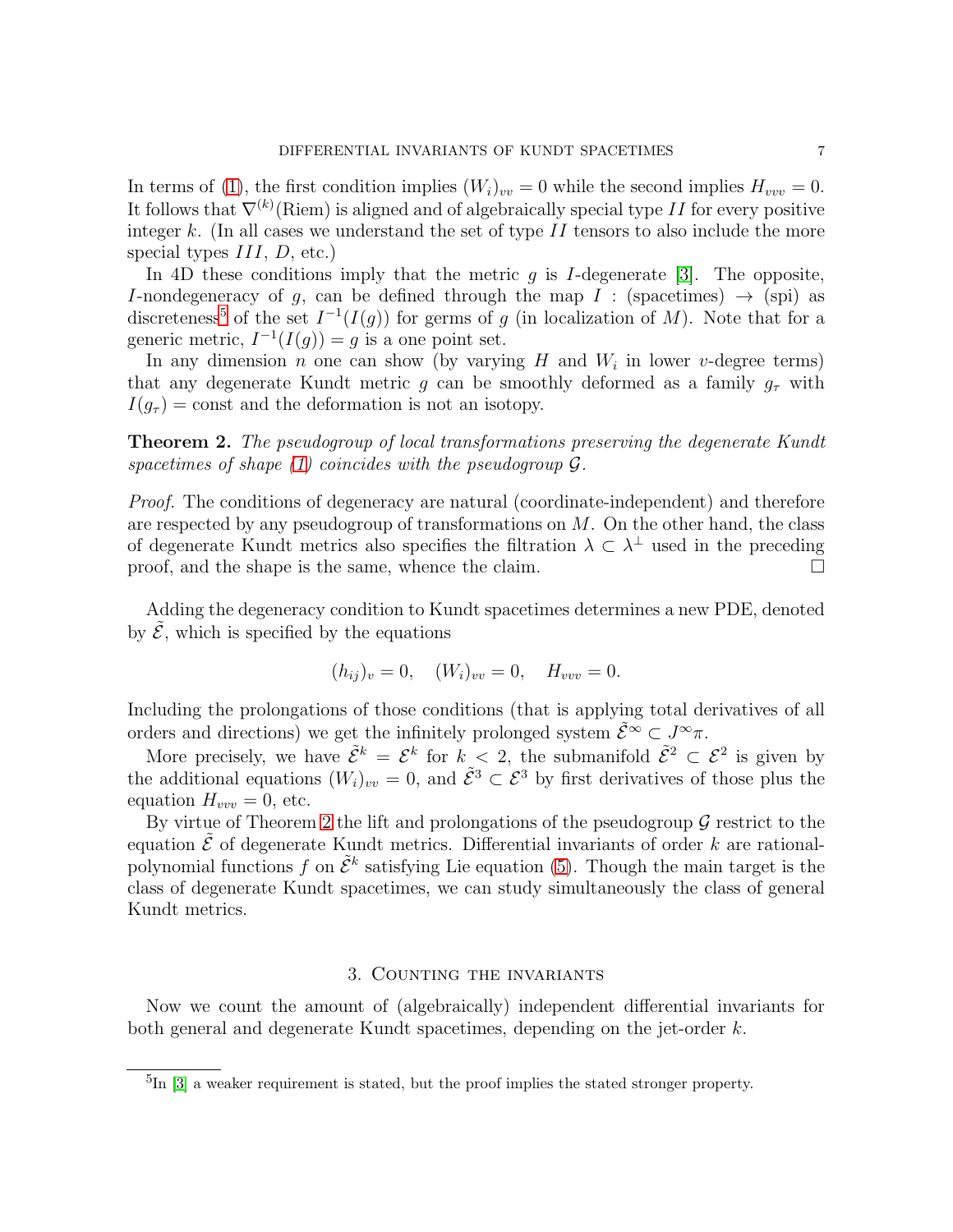3.1. Jets and equations. At first we determine dimensions of the involved jet-spaces and equation-manifolds. With  $N = \binom{n}{2}$  $n \choose 2$  from [\(4\)](#page-4-2) we have

$$
\dim J^k \pi = n + N \binom{n+k}{n}.
$$

There are  $\binom{n-1}{2}$  $\binom{-1}{2}\binom{n+k-1}{n}$  equations of order  $\leq k$  specifying Kundt spacetimes of the form [\(1\)](#page-4-0). This number is the codimension of  $\mathcal{E}^k \subset J^k \pi$ , whence

$$
\dim \mathcal{E}^k = n + (n-1) \binom{n+k}{n} + \binom{n-1}{2} \binom{n+k-1}{n-1}
$$

$$
= n + (n-1) \binom{n+k-1}{n} \frac{n^2 + 2k}{2k} \text{ for } k > 0
$$

and dim  $\mathcal{E}^0 = n + N = \binom{n+1}{2}$  $\binom{+1}{2}$ .

The equation-manifolds for degenerate Kundt metrics satisfy  $\tilde{\mathcal{E}}^0 = \mathcal{E}^0$  and  $\tilde{\mathcal{E}}^1 = \mathcal{E}^1$ , while  $\tilde{\mathcal{E}}^k \subset \mathcal{E}^k$  is given by  $(n-2)$  additional constraints for  $k=2$  and by  $(n-2)\binom{n+k-2}{n}$  $_{n}^{k-2}) +$  $\binom{n+k-3}{n}$  $_{n}^{k-3}$  constraints for  $k \geq 3$ . Thus

$$
\dim \tilde{\mathcal{E}}^2 = \left( \binom{n+1}{2} + 1 \right) \left( \binom{n}{2} + 1 \right),
$$
  

$$
\dim \tilde{\mathcal{E}}^k = \dim \mathcal{E}^k - (n-2) \binom{n+k-2}{n} - \binom{n+k-3}{n} \text{ for } k > 2.
$$

<span id="page-7-1"></span>3.2. Orbit dimensions. The action of  $\mathcal{G}$  on  $J^0\pi$  is transitive, so that any point can be mapped to the point  $p_0$  given by

 $u = 0, x^{i} = 0, v = 0, h_{ij} = \delta_{ij}, W_{i} = 0, H = 0.$ 

The stabilizer in  $\mathfrak g$  of the point  $p_0$  is given by

$$
a^i = b = c = b_u = 0, b_i = -2a^i_u, a^i_j = -a^j_i.
$$

These conditions imposed on the jets of pseudogroup elements preserving  $p_0$  define an algebraic (finite-dimensional) group  $\mathcal{G}_0^{(k)}$  $J_0^{(k)}$  acting in the fibers  $J_0^k \pi \supset \mathcal{E}_0^k \supset \tilde{\mathcal{E}}_0^k$  over  $p_0$ . The invariants of this action bijectively correspond to differential invariants of order  $k$  of  $\mathcal{G}$ .

By Rosenlicht's theorem for an algebraic action its field of rational invariants separates generic orbits, and the transcendence degree of this field is equal to the codimension of a generic orbit. Of course, codimension of orbits of G on  $\mathcal{E}^k$  or  $\tilde{\mathcal{E}}^k$  equals codimension of orbits of  $\mathcal{G}_0$  on  $\mathcal{E}_0^k$  or  $\tilde{\mathcal{E}}_0^k$ , respectively.

<span id="page-7-0"></span>**Theorem 3.** For  $k = 1$  the codimension of an orbit in general position in  $\mathcal{E}^1 = \tilde{\mathcal{E}}^1$  is 1. For  $k \geq 2$  the dimension of an orbit in general position both in  $\mathcal{E}^k$  and in  $\tilde{\mathcal{E}}^k$  is given by

$$
(n-1)\binom{n+k}{n-1} + k + 2.
$$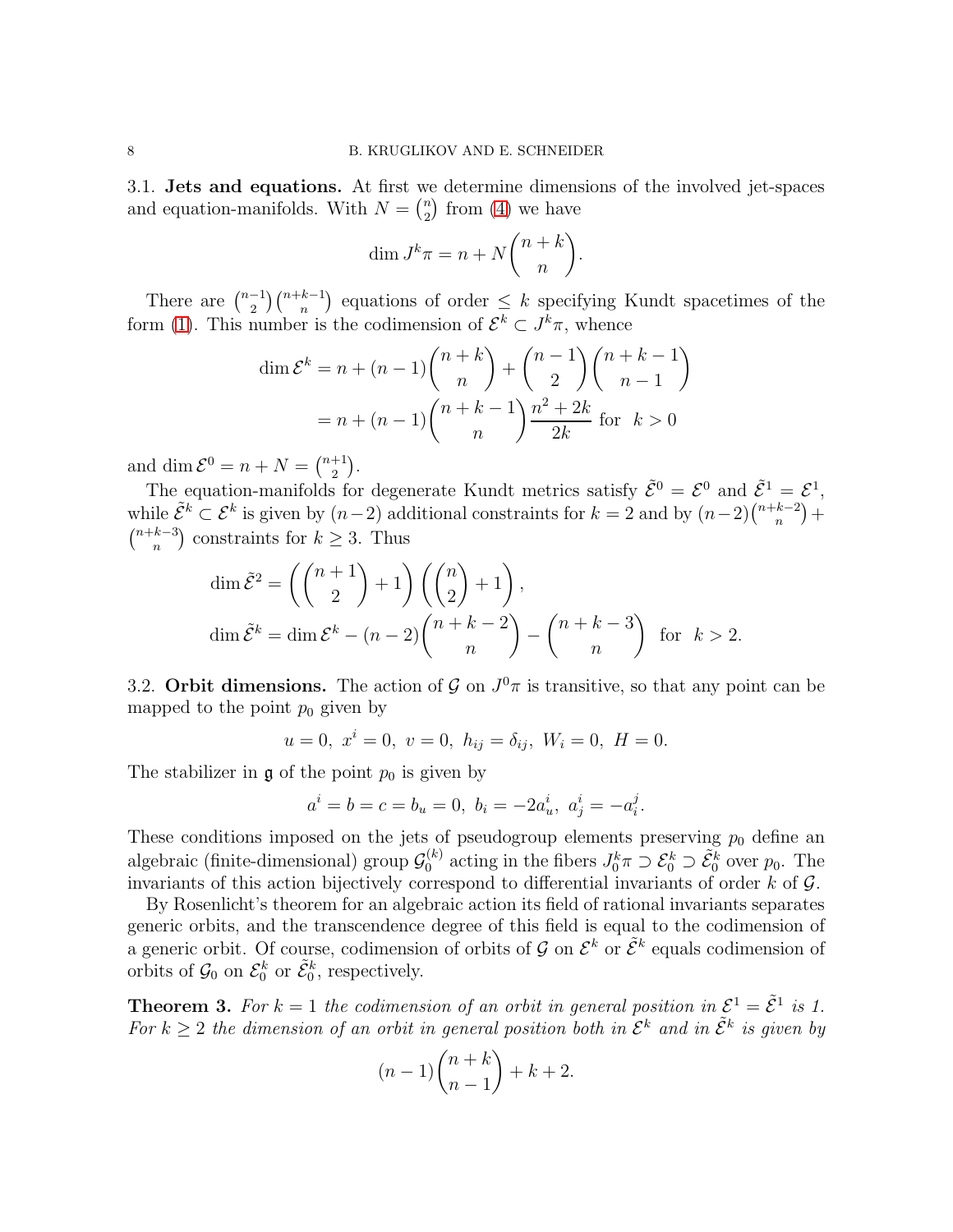*Proof.* Consider the action of the stabilizer  $\mathcal{G}_0^{(1)}$  $\mathcal{E}_0^{(1)}$  on  $\mathcal{E}_0^1$ . A straightforward verification shows that  $\sum_{i=1}^{n-2} (W_i)_v^2$  is an invariant. Now we use the pseudogroup to normalize a point in  $\mathcal{E}_0^1$  by sequentially fixing a set of coordinates, thus restricting to a sequence of submanifolds. We simultaneously fix parameters of the Lie algebra, so that the remaining vector fields are tangent to the current submanifold.

- (1) Bring the point to the submanifold given by  $(h_{ij})_k = 0$ ,  $(h_{ij})_u = 0$ . The Lie subalgebra preserving the submanifold is restricted further by  $a_{jk}^i = 0, a_{ju}^i = -a_{iu}^j$ .
- (2) Fix  $(W_i)_i = 0$ . The stabilizer of this new submanifold is given by the additional equations  $b_{ij} = (W_i)_v a_u^j + (W_j)_v a_u^i, a_{ju}^i = \frac{1}{2}$  $\frac{1}{2}((W_i)_v a_u^j - (W_j)_v a_u^i).$
- (3) Fix  $(W_i)_u = 0$ . The new stabilizer is given by  $b_{iu} = -2a_{uu}^i$ .
- (4) Fix  $H_u = H_i = H_v = 0$ . The new stabilizer is given by  $a_{uu}^i = b_{uu} = 0$ ,  $c_{uu} =$  $(W_i)_v a_u^i$ .
- (5) The remaining stabilizer is  $CO(n-2) \ltimes \mathbb{R}^{n-2}$ , and its subgroup  $SO(n-2)$  acts nontrivially on the covector  $(W_i)_v$ , so we fix it so:  $(W_2)_v = \cdots = (W_{n-2})_v = 0$ . Then  $(W_1)_v^2$  is the value of the above invariant.

For the action of  $\mathcal{G}_0^{(1)}$  on  $\mathcal{E}_0^1$  the stabilizer of a generic point  $p_1$  has dimension  $\binom{n-2}{2}$  $\binom{-2}{2}+2,$ in particular the action is not free.

The same approach works in higher jets: by choosing a specific point  $p_k \in \tilde{\mathcal{E}}_0^k$  we compute the rank of all k-jets of vector fields  $\xi \in \mathfrak{g}$  at  $p_k$ . The totality of those fields may be thought to be the number of free jets of group parameters entering the fields  $\xi^{(k)}$ , which is  $(n-1)\binom{n+k}{n-1} + k + 3$ . However, over  $p_0$  the coefficient of  $c^{(k+2)}$  vanishes (since  $v = 0$ , the corresponding field is in the kernel of the action, and therefore the group  $\mathcal{G}_0^{(k)}$  has dimension 1 less than the indicated number.

Now a tedious verification, which we omit, shows that these vector fields are actually independent, so the orbit has the dimension as stated, and the action is free for  $k \geq 2$ (by definition this means that  $\mathcal{G}_0^{(k)}$  acts freely).

An alternative route is to check (in the same manner as for 1-jets) that the action is free on a Zariski open subset of  $\tilde{\mathcal{E}}_0^2$  (hence also on a Zariski open subset of  $\mathcal{E}_0^2$ ). Therefore, from the persistence of freeness in prolongation [\[22\]](#page-22-19), the claim follows.  $\Box$ 

<span id="page-8-0"></span>3.3. Hilbert and Poincaré functions. Let  $s_k^n$  denote the codimension of an orbit in general position in  $\mathcal{E}^k$ . Define the Hilbert function for the action of  $\mathcal{G}$  on  $\mathcal{E}$  (or for the quotient  $\mathcal{E}/\mathcal{G}$ :  $\mathcal{H}_k^n = s_k^n - s_{k-1}^n$  and  $\mathcal{H}_0^n = s_0^n$ . From Theorem [3](#page-7-0) we conclude:

**Proposition 4.** The Hilbert function for  $\mathcal{E}/\mathcal{G}$  is given by  $\mathcal{H}_0^n = 0$ ,  $\mathcal{H}_1^n = 1$ ,

$$
\mathcal{H}_2^n = n - 5 + (n - 1) \left( {n+2 \choose n} - {n+2 \choose n-1} \right) + {n-1 \choose 2} {n+1 \choose n-1}
$$
  
= 
$$
\frac{n^4 - 4n^3 + 11n^2 + 16n - 72}{12},
$$
  

$$
\mathcal{H}_k^n = (n - 1) \left( {n+k-1 \choose n-1} - {n+k-1 \choose n-2} \right) + {n-1 \choose 2} {n+k-2 \choose n-2} - 1 \text{ for } k \ge 3.
$$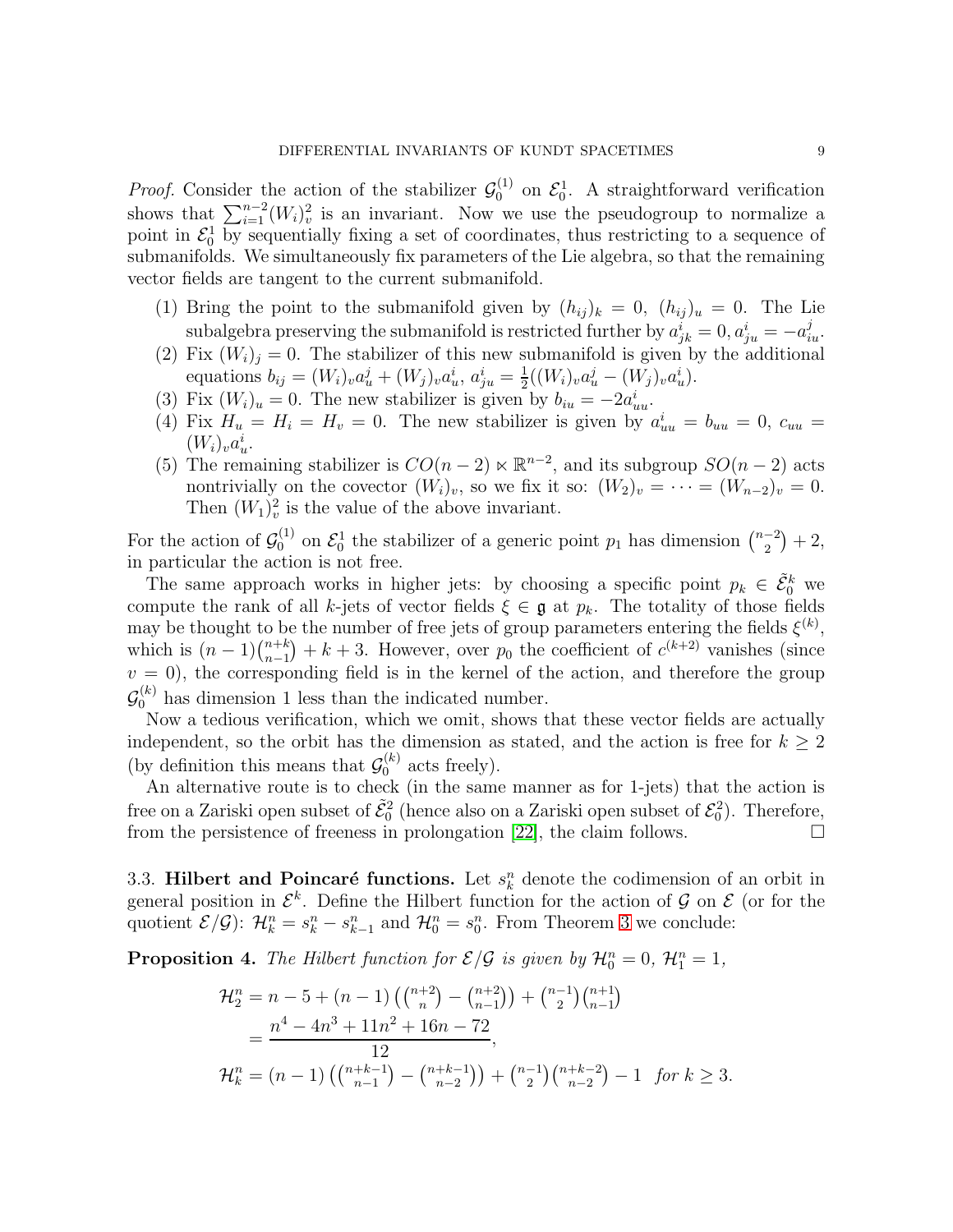Corollary 5. For  $k \geq 3$  the Hilbert function in dimensions  $n = 3, 4, 5$  is given by

$$
\mathcal{H}_k^3 = k^2 + 2k - 2,
$$
  
\n
$$
\mathcal{H}_k^4 = \frac{1}{2} (k^3 + 6k^2 + 5k - 8),
$$
  
\n
$$
\mathcal{H}_k^5 = \frac{1}{6} (k^4 + 12k^3 + 35k^2 + 12k - 42).
$$

For  $k = 2$  we have  $\mathcal{H}_2^3 = 4$ ,  $\mathcal{H}_2^4 = 14$  and  $\mathcal{H}_2^5 = 34$ .

Similarly define  $\tilde{s}_k^n$  and  $\tilde{\mathcal{H}}_k^n = \tilde{s}_k^n - \tilde{s}_{k-1}^n$ ,  $\tilde{\mathcal{H}}_0^n = \tilde{s}_0^n$  for the action of  $\mathcal G$  on  $\tilde{\mathcal E}^k$ . In the same manner as Theorem [3](#page-7-0) we conclude:

**Proposition 6.** The Hilbert function for  $\tilde{\mathcal{E}}/\mathcal{G}$  is given by  $\tilde{\mathcal{H}}_0^n = 0$ ,  $\tilde{\mathcal{H}}_1^n = 1$ ,

$$
\tilde{\mathcal{H}}_2^n = (n-1) \left( \binom{n+2}{2} - \binom{n+2}{3} \right) + \binom{n-1}{2} \binom{n+1}{2} - 3,
$$
\n
$$
\tilde{\mathcal{H}}_k^n = (n-1) \left( \binom{n+k-1}{n-1} - \binom{n+k-1}{n-2} \right) + \binom{n-1}{2} \binom{n+k-2}{n-2}
$$
\n
$$
- (n-2) \binom{n+k-3}{n-1} - \binom{n+k-4}{n-1} - 1 \text{ for } k \ge 3.
$$

**Corollary 7.** For  $k \geq 3$  the Hilbert function in dimensions  $n = 3, 4, 5$  is given by

$$
\tilde{\mathcal{H}}_k^3 = 4k - 3,
$$
  
\n
$$
\tilde{\mathcal{H}}_k^4 = \frac{1}{2}(7k^2 + 5k - 8),
$$
  
\n
$$
\tilde{\mathcal{H}}_k^5 = \frac{1}{6}(11k^3 + 36k^2 + 13k - 42).
$$

For  $k = 2$  we have  $\tilde{\mathcal{H}}_2^3 = 3$ ,  $\tilde{\mathcal{H}}_2^4 = 12$  and  $\tilde{\mathcal{H}}_2^5 = 31$ .

Another way to encode the counting of invariants is through the Poincaré function

$$
P_n(z) = \sum_{k=0}^{\infty} \mathcal{H}_k^n z^k.
$$

Since the Hilbert function is polynomial in  $k \geq k_0$ , the Poincaré function is rational.

**Corollary 8.** The Poincaré function in dimensions  $n = 3, 4, 5$  is given by

$$
P_3(z) = \frac{(1+z+4z^2-6z^3+2z^4)z}{(1-z)^3},
$$
  
\n
$$
P_4(z) = \frac{(1+10z-6z^2-10z^3+11z^4-3z^5)z}{(1-z)^4},
$$
  
\n
$$
P_5(z) = \frac{(1+29z-41z^2+33z^4-23z^5+5z^6)z}{(1-z)^5}
$$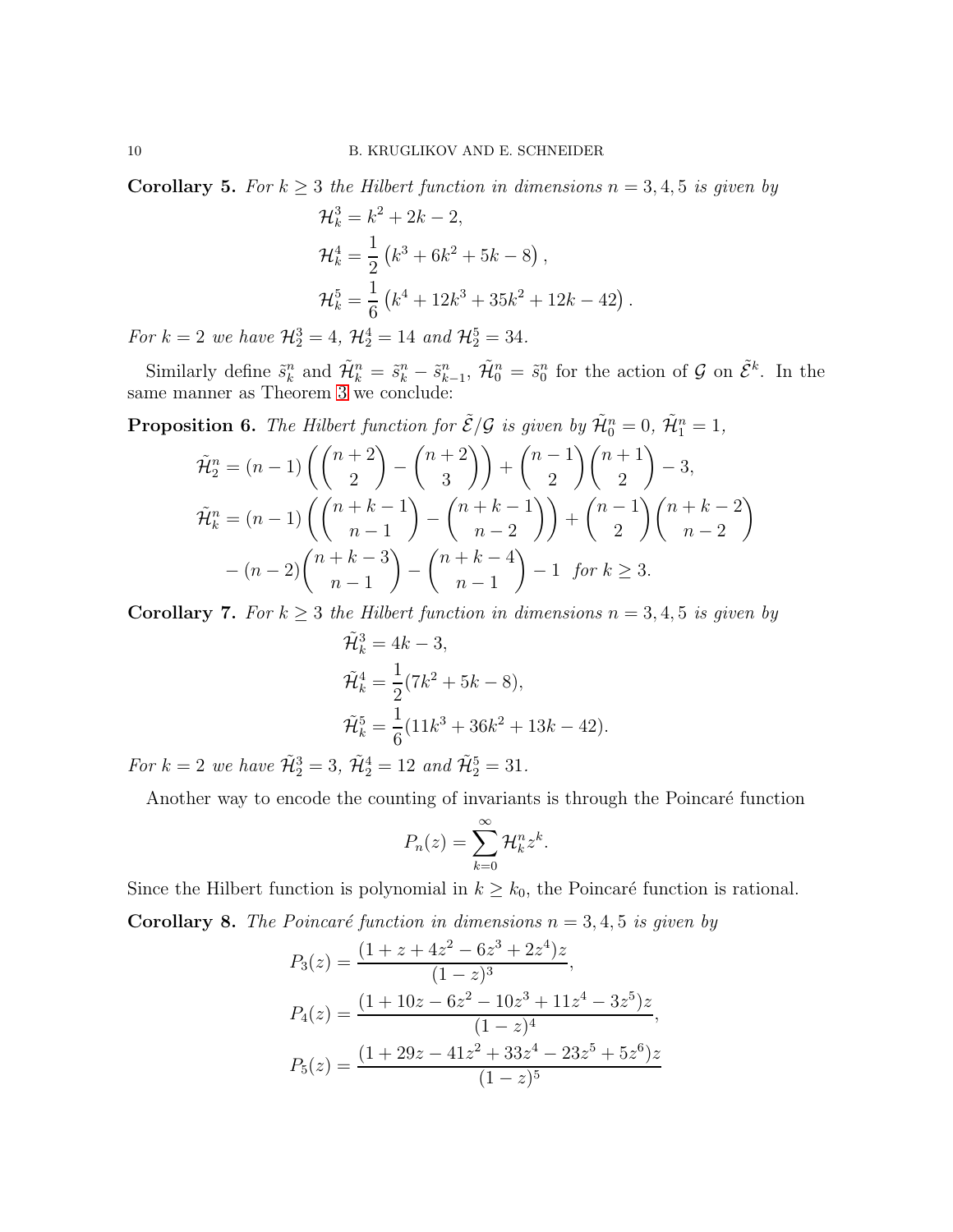for general Kundt spacetimes; for degenerate Kundt spacetimes it is

$$
\tilde{P}_3(z) = \frac{(1+z+4z^2-2z^3)z}{(1-z)^2},
$$
\n
$$
\tilde{P}_4(z) = \frac{(1+9z+2z^2-8z^3+3z^4)z}{(1-z)^3},
$$
\n
$$
\tilde{P}_5(z) = \frac{(1+27z-15z^2-15z^3+18z^4-5z^5)z}{(1-z)^4}.
$$

#### 4. Computing the invariants

<span id="page-10-0"></span>There are several approaches for describing the algebra of invariants by generators and syzygies in Lie-Tresse type framework discussed in Section [2.1.](#page-2-2) We first give a common scheme, and then specify it for general and degenerate Kundt spacetimes. Afterwards we provide an alternative approach with simpler computations in low dimensions  $n = 3, 4$ .

<span id="page-10-5"></span>4.1. The general scheme. One general approach is to find n horizontally independent<sup>[6](#page-10-1)</sup> rational differential invariants  $I_1, \ldots, I_n$ , i.e. invariants satisfying

<span id="page-10-2"></span>
$$
\det[\mathcal{D}_i I_s] \neq 0. \tag{6}
$$

The condition [\(6\)](#page-10-2) means that for a generic section  $\psi \in \Gamma(\pi)$ , the restriction  $\bar{I}_s = (j^{\infty} \psi)^* I_s$ of the above invariants to the holonomic jet-section  $j^{\infty}\psi$  are functionally independent; since under this restriction they become functions on  $M$  this can be writen as follows:

$$
\det[\partial_i \bar{I}_s] \not\equiv 0.
$$

Next, derive the corresponding horizontal<sup>[7](#page-10-3)</sup> coframe  $\omega^i = \hat{d}I_i$  and its dual horizontal frame  $\nabla_i = \mathcal{D}_{I_i}$ . This particular set of invariant derivations  $\nabla_i$  are called Tresse derivatives, and they are pairwise commuting. When restricted to a generic section of  $\pi$ , they reduce to partial derivatives with respect to  $\bar{I}_i$ . We express g in this frame:

<span id="page-10-4"></span>
$$
g = G_{ij}\omega^i \omega^j, \qquad G_{ij} = g(\nabla_i, \nabla_j) \tag{7}
$$

Now the algebra A of differential invariants is generated by  $I_i, G_{ij}$  and  $\nabla_i$ .

Indeed, in any coordinate system  $(x<sup>i</sup>)$  the invariants are obtained from the invariant combinations of the components  $g_{ij}$  of the metric, and their partial derivatives. If we choose invariant coordinates  $\bar{I}_i$ , then the metric components and their derivatives are also invariants. Since no invariants are lost during the change of coordinates, all invariants are obtained as derivatives of the components with respect to  $\overline{I}_i$ .

Note that the passage  $(x^1, \ldots, x^n) \mapsto (I_1, \ldots, I_n)$  is a differential operator, without differential inverse in general. Therefore the count of invariants in Section [3](#page-6-0) does not

<span id="page-10-1"></span><sup>6</sup>Horizontal independence implies algebraic independence (in jets), i.e.  $rank(\partial_{J_{\sigma}^{i,j}}I_s) = n$ , where  $J_{\sigma}^{i,j}$  consists of the base variables  $x^{i}$  and the jet-variables  $y_{\sigma}^{j}$ . But *n* invariants can be algebraically independent without being horizontally independent.

<span id="page-10-3"></span><sup>&</sup>lt;sup>7</sup>The horizontal differential is defined by the formula  $\hat{d}f|_{j^{k+1}\psi} = d(f \circ j^k \psi) \forall f \in C^{\infty}(J^k \pi)$ ,  $\psi \in \Gamma(\pi)$ .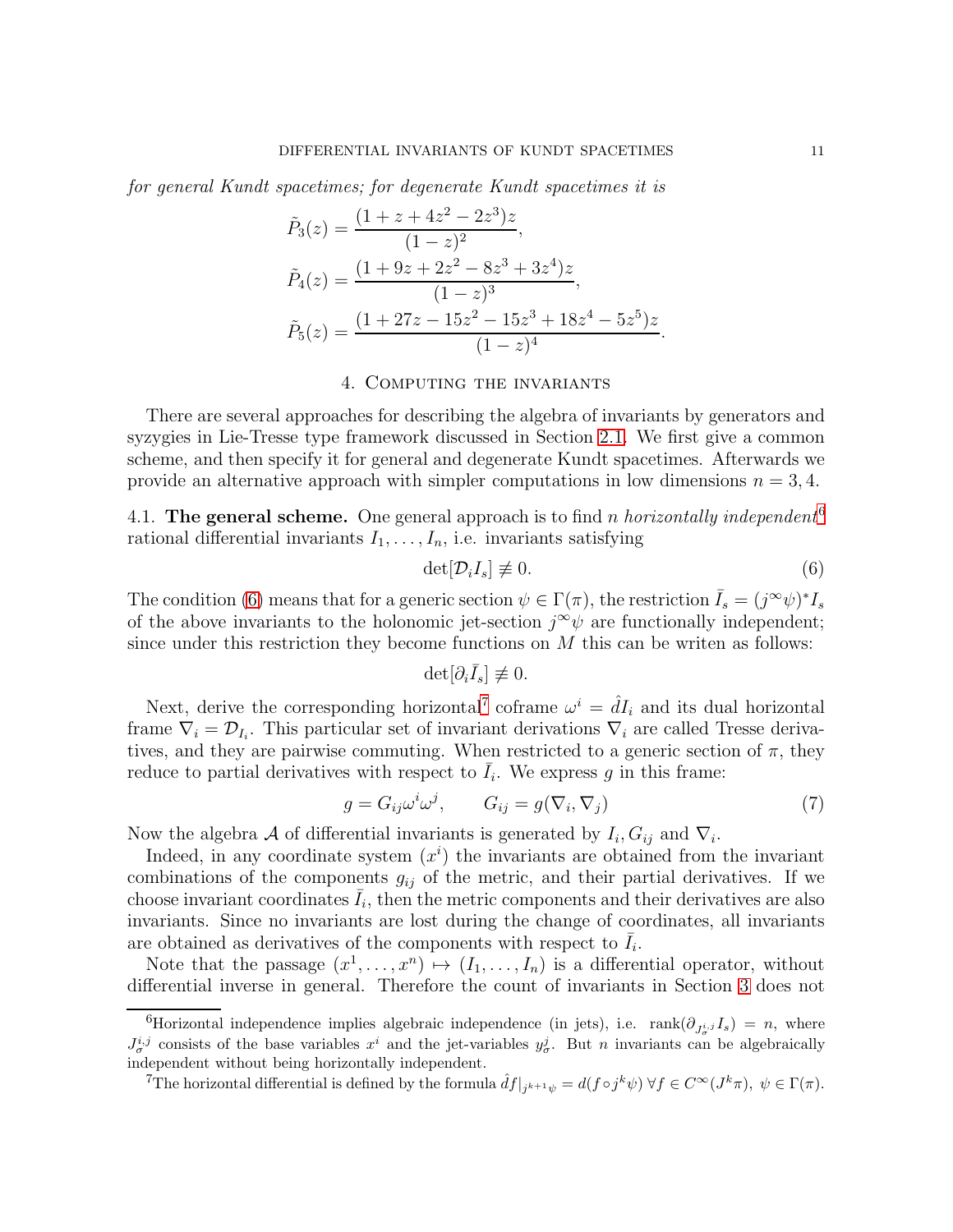survive this transformation. However, the asymptotics of the Hilbert function<sup>[8](#page-11-0)</sup> do survive. For general metrics the asymptotics are given by  $d = n$ ,  $\sigma = \binom{n}{2}$  $\binom{n}{2}$ . For general Kundt spacetimes  $d = n$ ,  $\sigma = n - 1$ . For degenerate Kundt spacetimes  $d = n - 1$ ,  $\sigma = \begin{pmatrix} n \\ 2 \end{pmatrix}$  $n \choose 2 + 1.$ This tells us that, modulo diffeomorphism (coordinate) freedom, the metrics in the class locally depend on  $\sigma$  arbitrary functions of d variables.

The requirement [\(6\)](#page-10-2) allows for a wide variety of possibilities when it comes to choosing the *n* scalar differential invariants  $I_1, \dots, I_n$ . For example, for generic Kundt metrics, they can be taken as normalized components<sup>[9](#page-11-1)</sup> of the Riemann tensor (cci: Cartan invariants), i.e. through its Ricci or Weyl components, cf. [\[11\]](#page-22-9). They can also be taken as spi. For instance, following [\[18\]](#page-22-20), choose

$$
I_1 = \text{Tr}(\text{Ric}_g), \ \ldots, \ I_n = \text{Tr}(\text{Ric}_g^n).
$$

There are other possibilities, as we will show in detail for dimensions 3 and 4.

The differential invariants  $G_{ij}$  are rational functions (also when  $I_i$  are psi), and so are their Tresse derivatives. Notice however that we have good control of the domain where these rational invariants are defined. The condition [\(6\)](#page-10-2) is equivalent to

$$
\hat{d}I_1 \wedge \cdots \wedge \hat{d}I_n \neq 0.
$$

Assume that the  $n$  horizontally independent invariants are of order  $k$  or less, and let  $\Sigma \subset \mathcal{E}^{k+1}$  (or  $\Sigma \subset \tilde{\mathcal{E}}^{k+1}$  in the case of degenerate Kundt) denote the set on which  $\hat{d}I_1 \wedge \cdots \wedge \hat{d}I_n$  vanishes or diverges. Then  $G_{ij}$  are defined on  $\mathcal{E}^{k+1} \setminus \Sigma$ . Moreover, the derivatives  $\nabla_{i_1}\circ\cdots\circ\nabla_{i_r}(G_{ij})$  are defined on  $\pi_{k+r+1,k+1}^{-1}(\Sigma)\cap \mathcal{E}^{k+r+1}$ , and their restrictions to fibers of  $\mathcal{E}^{k+r+1} \to \mathcal{E}^{k+1}$  are polynomials. We refer to [\[14\]](#page-22-12) for more details.

Another way of finding a generating set of invariants is to construct  $n$  independent invariant derivations  $\nabla_1, \ldots, \nabla_n$  that are not Tresse derivatives. These form a horizontal frame with dual horizontal coframe  $\omega^1, \ldots, \omega^n$ , which in turn determines differential invariants  $G_{ij}$  via [\(7\)](#page-10-4). This lets us again generate  $A$  if we include, in the set of generators, the structure functions  $c_{ij}^k$  from  $[\nabla_i, \nabla_j] = c_{ij}^k \nabla_k$ . The analysis of singular points in the previous paragraph can be adapted to this setting.

<span id="page-11-2"></span>4.2. Invariants of Kundt spacetimes. For general Kundt metrics we can, as discussed above, use the Ricci operator  $\text{Ric}_g$  and n second-order differential invariants  $I_i = \text{Tr}(\text{Ric}_g^i), 1 \leq i \leq n.$  (The restriction of the horizontal tensor field Ric<sub>g</sub> to a Kundt spacetime is an operator  $TM \to TM$ .) The invariants  $I_1, \ldots, I_n$  are horizontally independent on a Zariski open set of 3-jets of Kundt metrics, and thus are sufficient to generate the entire algebra  $A$  of sdi as explained above.

However, for degenerate Kundt spacetimes there are less than  $n$  horizontally independent functions among  $I_i$ . Actually, the Ricci operator in the  $(u, x, v)$  coordinates adapted

<span id="page-11-0"></span><sup>&</sup>lt;sup>8</sup>If  $P(z) = \frac{R(z)}{(1-z)^d}$  is the Poincaré function, with a polynomial  $R(z)$  not divisible by  $(1-z)$ , then the asymptotic is encoded by the numbers d and  $\sigma = R(1)$ , see [\[12\]](#page-22-21).

<span id="page-11-1"></span><sup>&</sup>lt;sup>9</sup>Beware that normalization can result in elements of an algebraic extension of the field of rational invariants. In particular, invariants obtained in this way may contain roots.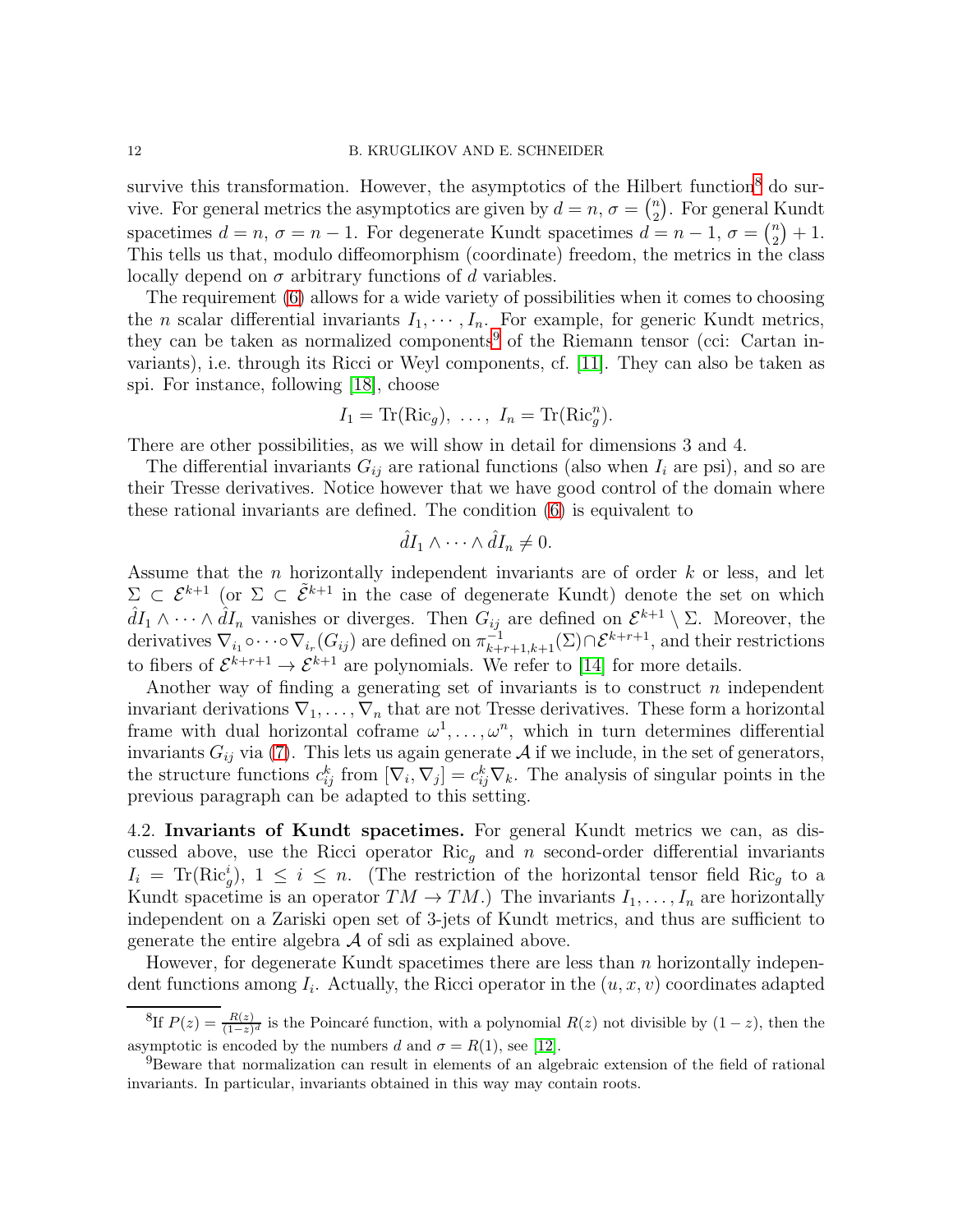to Kundt alignment has the form

$$
\text{Ric}_g = \begin{bmatrix} \lambda & 0 & 0 \\ * & R_h & 0 \\ * & * & \lambda \end{bmatrix}
$$

with  $R_h$  being determined by the Ricci operator for the Riemannian metric  $h_{ij}$  on  $\bar{M}_u$ and the 2-jet of  $W_i$  (more precisely by  $(W_i)_v$  and  $(W_i)_{x^jv}$ ) in an invariant manner. When restricted to a degenerate Kundt spacetime, the block-diagonal entries of the operator depend only on  $(u, x)$ . Thus, the eigenvalues are v-independent functions, and the maximal number of functionally independent eigenvalues is  $(n - 1)$ . For generic degenerate Kundt metrics, this upper bound is reached and the rank of the total Jacobian matrix  $[\mathcal{D}_i I_j]$  is equal to  $n-1$ .

Let  $I_1, \ldots, I_{n-1}$  be horizontally independent invariants chosen from the above set. For degenerate Kundt spacetimes we have  $\partial_v \bar{I}_i = 0$ . The annihilator of restricted invariants  $d(I_i|_{j\infty\psi}) = \hat{d}I_i|_{j\infty\psi}$  integrates to the foliation  $\lambda$  of dimension 1; here  $I_i|_{j\infty\psi}$  is the pullback by the jet-section  $j^{\infty}\psi$  of  $J^{\infty}\pi$  (equivalently: evaluated on the Kundt metric defined by  $\psi$ ), that we also denoted  $\bar{I}_i$ , and similar for 1-forms.

Consider the horizontal covectors  $\hat{d}I_1, \ldots, \hat{d}I_{n-1}$  and g-dual horizontal vector fields  $\nabla_1, \ldots, \nabla_{n-1}$  tangent to  $\Lambda$  (we remind that  $\Lambda$  is the foliation of codimension 1 with fibers tangent to  $\lambda^{\perp}$ ). Since the restriction of g to  $\Lambda$  is non-negative definite with onedimensional kernel, we can without restriction of generality assume that the vectors  $\nabla_2, \ldots, \nabla_{n-1}$  determine a spacelike subbundle of  $\pi_{\infty}^*TM$  on a Zariski open set in jets. We claim that the  $(n-2) \times (n-2)$  Gram matrix is non-degenerate (and hence positive definite):

$$
\det [g(\nabla_i, \nabla_j)]_{i,j=2}^{n-1} \not\equiv 0.
$$

Finally, we uniquely determine the last invariant derivation  $\nabla_n$  by the conditions

$$
g(\nabla_1, \nabla_n) = 1, \ g(\nabla_i, \nabla_n) = 0 \text{ for } 1 < i \leq n.
$$

In fact, since restriction of g to the rank two distribution  $\langle \nabla_2, \ldots, \nabla_{n-1} \rangle^{\perp}$  is Lorentzian, it has precisely two null-directions at each point. One is  $\mathcal{D}_v$ , and  $\nabla_1$  is projected to it along  $\langle \nabla_2, \ldots, \nabla_{n-1} \rangle$  (its projection is also an invariant derivation). The other nulldirection is spanned by  $\nabla_n$ .

This gives an invariant frame, i.e. a basis of sections of the Cartan distribution  $\mathscr{C} \simeq$  $\pi_{\infty}^*TM$ , and the algebra  $\mathcal A$  is determined by this general scheme.

4.3. The algebra of differential invariants in low dimensions. The algorithm considered above provides a complete set of differential invariants, but the generators have high algebraic complexity. Therefore, in what follows, we provide an alternative simpler description of the algebra A in important dimensions  $n = 3, 4$ .

We begin with a general remark. As we saw in Section [3,](#page-6-0) the action of  $\mathcal G$  is transitive on  $J^0\pi$  and has precisely 1 differential invariant of order 1 for both  $\mathcal E$  and  $\tilde{\mathcal E}$  in any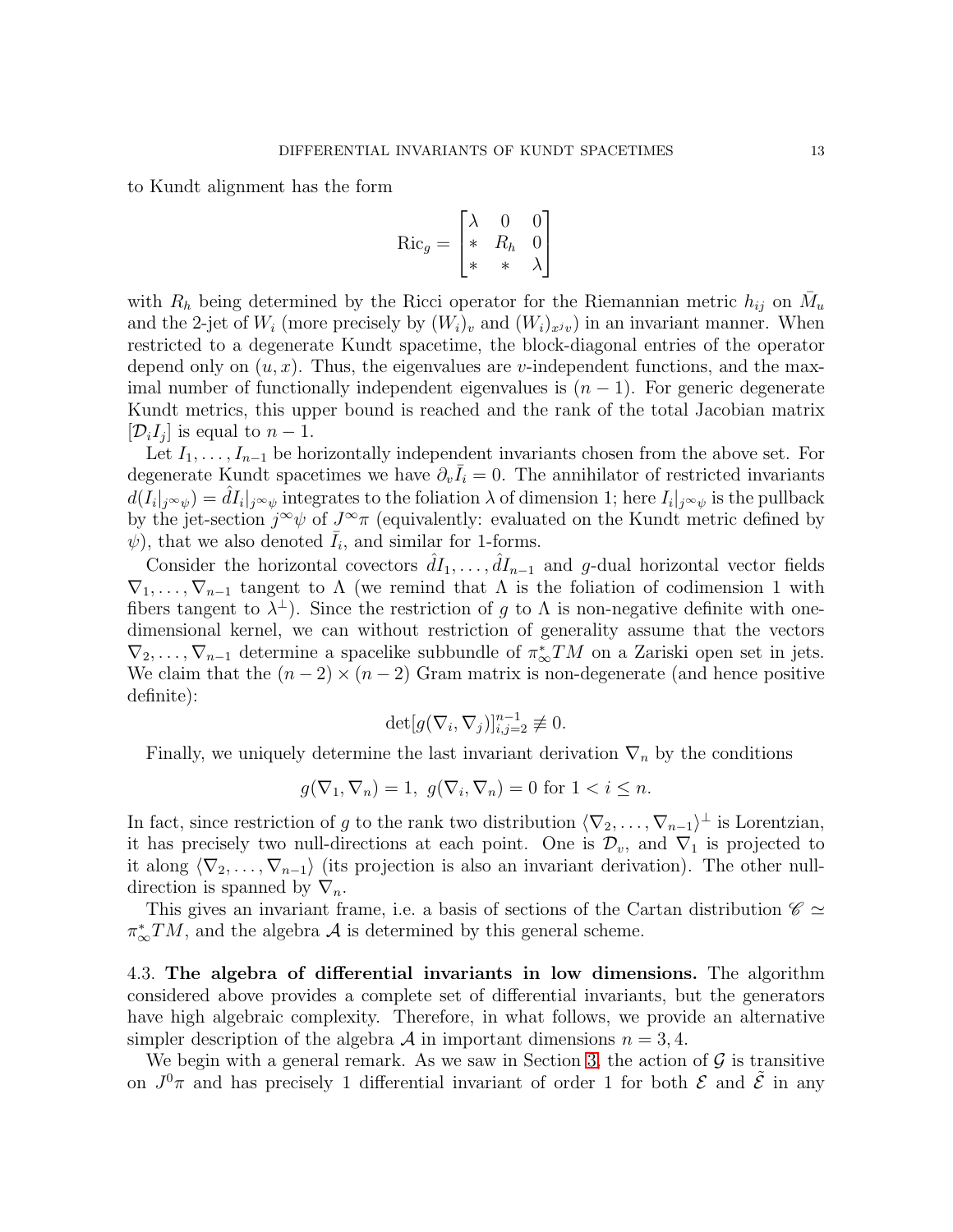dimension *n*. We will recycle the notation  $I_i$  and  $\nabla_i$  from Section [4.1](#page-10-5) and Section [4.2,](#page-11-2) and we will continue doing so in Section [4.4](#page-13-0) to Section [4.7.](#page-17-0)

# <span id="page-13-2"></span>**Proposition 9.** Let  $w = (W_i)_v dx^i$ . The first-order differential invariant is given by  $I_1 = ||w||_g^2 = (W_i)_v(W_j)_v h^{ij}.$

Here  $[h^{ij}]$  is the inverse of the symmetric matrix consisting of fiber coordinates  $h_{ij}$ .

Since the foliation  $\lambda$  is internally invariant, it is reasonable to look for a derivation of the form

$$
\nabla_1=\gamma\mathcal{D}_v.
$$

For general Kundt spacetimes, we have  $\mathcal{D}_v(I_1) \neq 0$ , which means that the factor  $\gamma$ can be determined by the condition  $\nabla_1(I_1) = 2^{10}$  $\nabla_1(I_1) = 2^{10}$  $\nabla_1(I_1) = 2^{10}$ . The invariant  $I_1$  determines the invariant derivation  $\nabla_2 = g^{-1} \hat{d} I_1$  which has, for general Kundt spacetimes, a nonzero  $\mathcal{D}_u$ -component.

If  $n = 3$ , we can complete the frame with a derivation  $\nabla_3$  which is determined (up to an overall sign) by the equations

$$
g(\nabla_1, \nabla_3) = 0, \qquad g(\nabla_2, \nabla_3) = 0, \qquad g(\nabla_3, \nabla_3) = 4/I_1.
$$

If  $n = 4$ , we find the third derivation  $\nabla_3$  in a different way. Let  $\nabla_3 = \mathbb{D}_{\nabla_2}^g \nabla_1$ , where  $\mathbb{D}^g$ denotes the covariant derivative with respect to the Levi-Civita connection.The invariant horizontal frame can now be completed (up to an overall sign) by  $\nabla_4$  satisfying

$$
g(\nabla_1, \nabla_4) = 0,
$$
  $g(\nabla_2, \nabla_4) = 0,$   $g(\nabla_3, \nabla_4) = 0,$   $g(\nabla_4, \nabla_4) = I_1.$ 

In the case of degenerate Kundt spacetimes, the above approach can still be used, but since  $\mathcal{D}_v(I_1) \equiv 0$  for degenerate Kundt spacetimes,  $I_1$  must be replaced with a different invariant I which satisfies  $\mathcal{D}_v(I) \not\equiv 0$ .

In what follows we write down explicitly a basis of invariant derivations for  $n = 3$  and  $n = 4$ , slightly different than the ones suggested above. By the discussion in Section [4.1,](#page-10-5) such an invariant horizontal frame solves the equivalence problem. For  $n = 3$  we also write down explicitly a transcendence basis for the field  $A_2$  of second-order differential invariants.

We have used the computer algebra system Maple, with the DifferentialGeometry and JetCalculus packages, when computing with invariant derivations and differential invariants. These packages provide an easy way to verify the statements in this section that rely on symbolic computations.

<span id="page-13-0"></span>4.4. General 3D Kundt spacetimes. In this and the next subsection (when we consider  $n = 3$ ) we simplify the notation:  $W_1 = W, h_{11} = h, x^1 = x$ . Then the invariant of Proposition [9](#page-13-2) is given by

<span id="page-13-3"></span>
$$
I_1 = \frac{W_v^2}{h}.\tag{8}
$$

<span id="page-13-1"></span> $10$ The constant 2 is a convenient choice with our coordinates. In principle, the right-hand-side can be set equal to any differential invariant.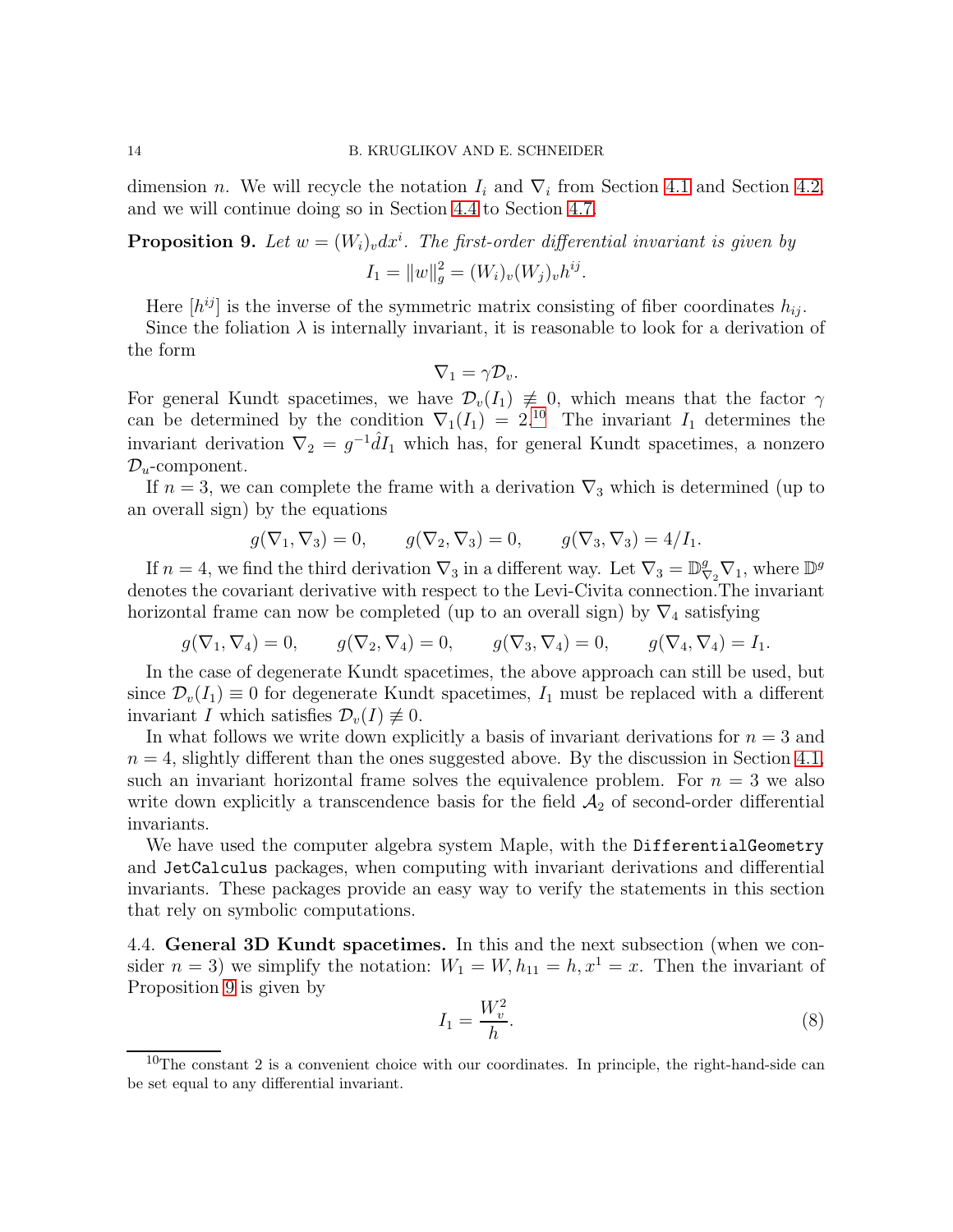Note that the function  $W_v/\sqrt{h}$  is invariant with respect to the connected component of  $\mathcal G$  in the smooth topology. However, it changes sign under the transformation

$$
(u, x, v, h, W, H) \mapsto (u, -x, v, h, -W, H)
$$

which is contained in its Zariski closure.

The following proposition is easily verified.

Proposition 10. The derivations

$$
\nabla_1 = \frac{W_v}{W_{vv}} \mathcal{D}_v, \qquad \nabla_2 = \frac{2}{W_v} \mathcal{D}_x + \frac{h_x W_v - 2hW_{xv}}{hW_v W_{vv}} \mathcal{D}_v,
$$

$$
\nabla_3 = \frac{1}{W_v} \left( H_{vv} \mathcal{D}_x - W_{vv} \mathcal{D}_u + (W_{uv} - H_{xv}) \mathcal{D}_v \right)
$$

are invariant, and they are independent on a Zariski open subset of  $\mathcal{E}^2$ .

We have  $[\nabla_1, \nabla_2] = -\nabla_2$ . The other commutation relations contain nontrivial structure functions (and new invariants), but we omit their explicit form due to their length.

Let  $\alpha^j$  denote the elements of the dual horizontal coframe (defined by  $\langle \nabla_i, \alpha^j \rangle = \delta_i^j$  $\binom{j}{i}$ . The horizontal symmetric 2-form  $g$  written in terms of this coframe will have coefficients given by  $g(\nabla_i, \nabla_j)$ . It takes the form

$$
g = I_1^{-1} ((J_1 \alpha^3 + J_2 \alpha^2 - I_1 \alpha^1) \alpha^3 + 4(\alpha^2)^2)
$$

where

$$
J_1 = \frac{HW_{vv}^2 + (-H_{vv}W + H_{xv} - W_{uv})W_{vv} + H_{vv}^2 h}{h},
$$
  

$$
J_2 = \frac{4H_{vv}h^2 + 2(W_{xv} - WW_{vv})h - W_vh_x}{h^2}.
$$

Let us recall from Section [3](#page-6-0) that there are 4 algebraically independent second-order invariants (excluding the one of first order).

**Proposition 11.** The five differential invariants  $I_1$ ,  $J_1$ ,  $J_2$  and

$$
\nabla_{3}(I_{1}) = 2 \frac{H_{vv}W_{xv} - H_{xv}W_{vv}}{h} - \frac{W_{v}(H_{vv}h_{x} - W_{vv}h_{u})}{h^{2}},
$$
  
\n
$$
J_{3} = \frac{W_{vv}^{2}(h_{u}^{2} - 2hh_{uu})}{h^{3}} - \frac{2W_{vv}(H_{v}W_{vv} - H_{vv}W_{v})h_{u}}{h^{2}} - \frac{((H_{v}W - H_{x} + W_{u})W_{vv}^{2} - W_{v}(H_{vv}W - H_{xv} + W_{uv})W_{vv} + 2H_{vv}^{2}hW_{v})h_{x}}{h^{3}} + \frac{(-2H_{x}W_{v} + 2H_{v}W_{x} + 2H_{xv}W - 2H_{xx} + 2W_{ux})W_{vv}^{2}}{h^{2}} + \frac{((-2H_{vv}W + 2H_{xv} - 2W_{uv})W_{xv} - 4H_{xv}H_{vv}h)W_{vv} + 4H_{vv}^{2}hW_{xv}}{h^{2}}
$$

constitute a transcendence basis for the field of second-order differential invariants on  $\mathcal{E}^2$ .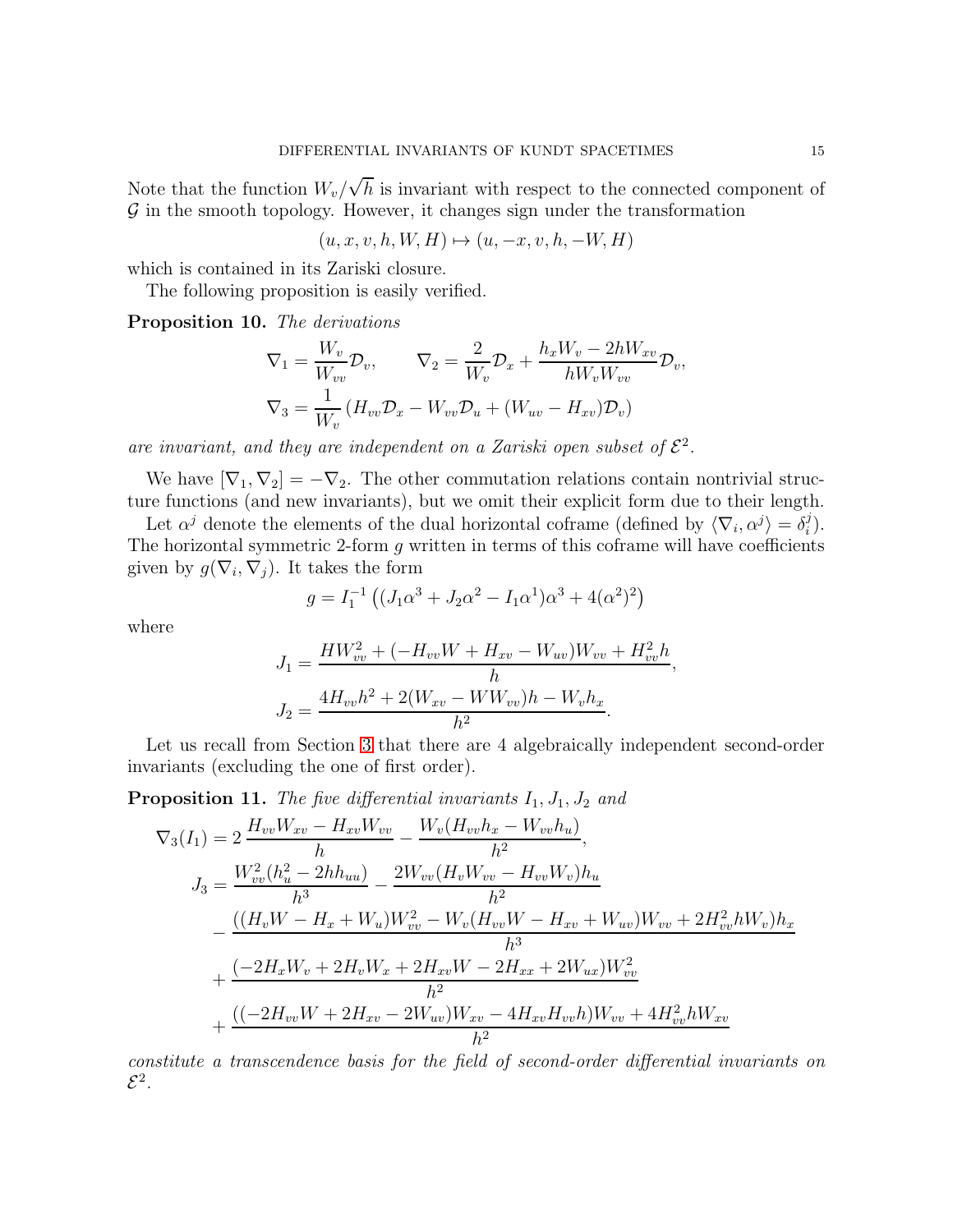Note that  $\nabla_2(I_1) = 0$  and  $\nabla_3(I_1) = 2I_1$ . By differentiating  $J_1, J_2, J_3, \nabla_1(I_1)$  with respect to  $\nabla_1, \nabla_2, \nabla_3$ , we get 12 differential invariants of order 3, while  $\mathcal{H}_3^3 = 13$ . The differential invariant

$$
K_{13}^1 - 1 = -\frac{W_{vvv}W_v}{W_{vv}^2}
$$

is algebraically independent from the others, and thus completes the transcendence basis for the field of third-order invariants.

By adding to the 12 third-order invariants the 9 second-order derivatives of  $J_1, J_2, J_3$ ,  $\nabla_1(I_1)$  (36 in total), we get 40 algebraically independent differential invariants of order 4, which generate a transcendence basis for the field of fourth-order differential invariants.

Since  $\hat{d}I_1 \wedge \hat{d}J_1 \wedge \hat{d}J_2 \neq 0$ , we can obtain all the structure functions from the commutation relations by differentiating these three invariants. Since the coefficients of the metric in the chosen frame are effectively  $I_1, J_1, J_2$ , we obtain the following statement.

**Theorem 12.** For  $n = 3$  the algebra A of differential invariants of the G action on  $\mathcal E$  is generated by the differential invariants  $I_1, J_1, J_2$  and the invariant derivations  $\nabla_1, \nabla_2, \nabla_3$ .

4.5. Degenerate 3D Kundt spacetimes. The function  $I_1$  of the form  $(8)$  is a differential invariant also in the case of degenerate Kundt spacetimes, since  $\tilde{\mathcal{E}}^1 = \mathcal{E}^1$  and the Lie pseudogroup action is the same. From Section [3.3](#page-8-0) we know that there are, in addition, 3 algebraically independent differential invariants of order 2. It is possible to restrict the invariants on  $\mathcal{E}^2$  to  $\tilde{\mathcal{E}}^2$ , but our transcendence basis on  $\mathcal{E}^2$  does not restrict to a transcendence basis on  $\tilde{\mathcal{E}}^2$ .

Let us first define the following:

$$
I_{2a} = H_{vv}, \quad I_{2b} = \frac{W_v h_x - 2hW_{xv}}{h^2}, \quad K_{2a} = \frac{H_{xv} - W_{uv}}{W}, \quad K_{2b} = \frac{W_v h_u - 2hW_{uv}}{Wh}.
$$

The functions  $I_{2a}$  and  $I_{2b}$  are second-order differential invariants on  $\tilde{E}^2$ . The functions  $K_{2a}$  and  $K_{2b}$  are not invariant, but will be convenient for simplifying the formulas in this subsection. For the same reason, we also introduce the (non-invariant) functions

$$
Q = \frac{(2I_{2a}K_{2b} + I_{2b}K_{2a} - I_{2a}I_{2b})W}{I_1},
$$
  
\n
$$
R = \frac{I_{2b}HW_v^2}{I_1} - \frac{(I_{2b}I_{2a}^2 - 2K_{2a}(I_{2b} - 2K_{2b})I_{2a} + I_{2b}K_{2a}^2)W^2}{4I_{2a}^2}.
$$

A fourth second-order differential invariant is given by

$$
I_{2c} = \frac{1}{Q^2} \Big( \frac{(I_1^2 h_u(WW_v + h_u) - (h_x(H_vW - H_x + W_u)I_1^2 - W_v^4 I_{2b}H))I_{2a}I_{2b}}{W_v^2}
$$
  
-2(W\_vH\_x + (h\_u - W\_x)H\_v + H\_{xx} - W\_{ux} + h\_{uu})I\_1I\_{2a}I\_{2b}  
-W^2I\_1(K\_{2b}(I\_{2b} - K\_{2b})I\_{2a} - 2I\_{2b}K\_{2a}^2)\Big).

**Proposition 13.** The differential invariants  $I_1, I_{2a}, I_{2b}, I_{2c}$  constitute a transcendence basis for the field of second-order differential invariants on  $\tilde{\mathcal{E}}^2$ .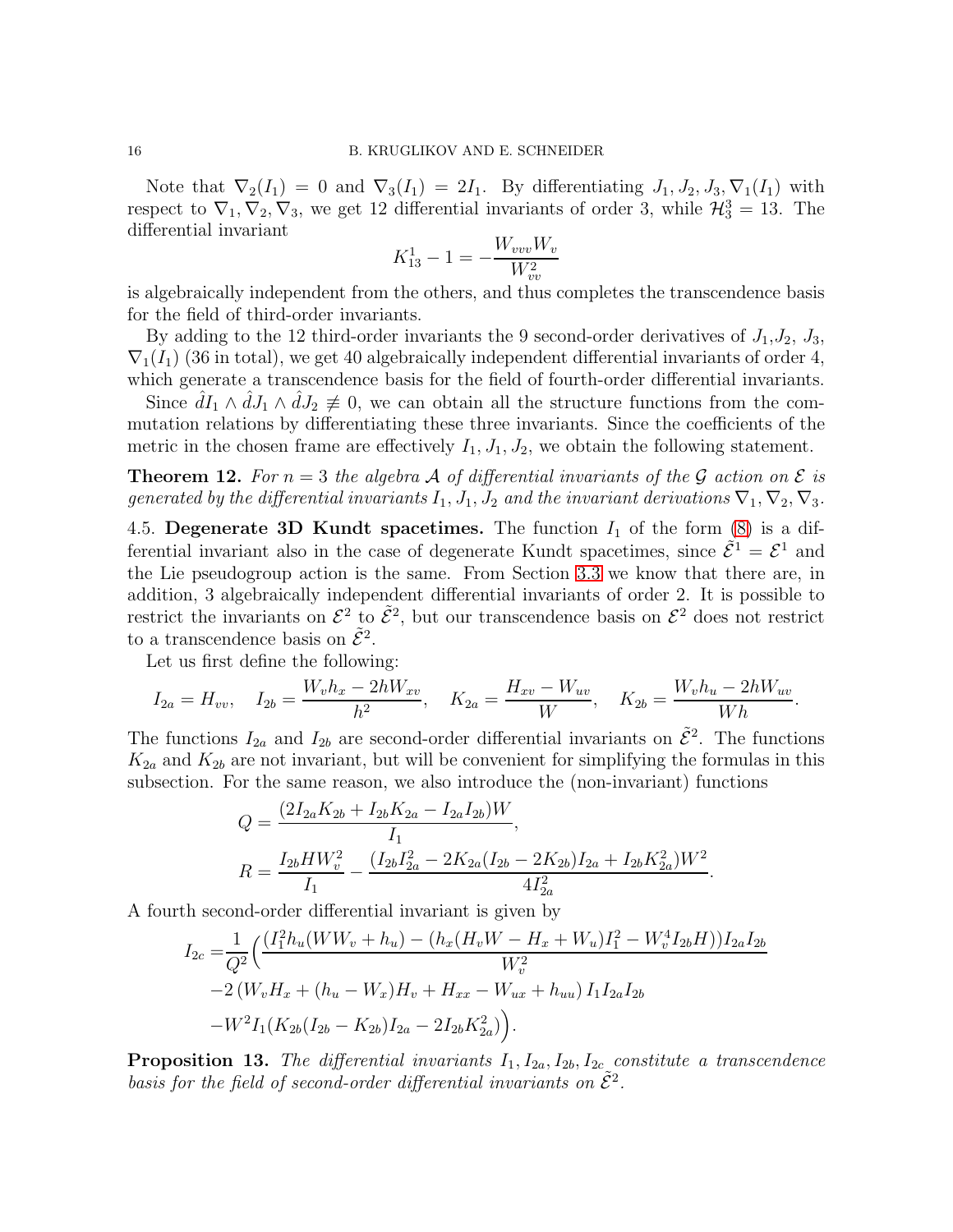Notice that  $\mathcal{D}_v(I_1) = \mathcal{D}_v(I_{2a}) = \mathcal{D}_v(I_{2b}) = 0$  on  $\tilde{\mathcal{E}}^3$ . Therefore,  $\hat{d}I_1 \wedge \hat{d}I_{2a} \wedge \hat{d}I_{2b} = 0$ everywhere. On the other hand, we have  $\hat{d}I_1 \wedge \hat{d}I_{2a} \wedge \hat{d}I_{2c} \neq 0$  on a Zariski open set in  $\tilde{\mathcal{E}}^3$ . Since  $I_1, I_{2a}, I_{2c}$  are horizontally independent, we can write g in terms of them, as explained in Section [4.1,](#page-10-5) and in this way generate the whole algebra of differential invariants.

Alternatively, we can express the metric in terms of an invariant horizontal frame.

Proposition 14. The derivations

$$
\nabla_1 = \frac{I_1}{I_{2a}I_{2b}} \cdot \frac{Q}{W_v} \mathcal{D}_v, \qquad \nabla_2 = \frac{1}{W_v} \left( \mathcal{D}_x - \frac{K_{2a}}{I_{2a}} W \mathcal{D}_v \right),
$$
  

$$
\nabla_3 = \frac{2I_{2a}}{I_1} \cdot \frac{1}{QW_v} \left( K_{2b} W \mathcal{D}_x - I_{2b} h \mathcal{D}_u + R \mathcal{D}_v \right)
$$

are invariant, and they are independent on a Zariski open subset of  $\tilde{\mathcal{E}}^2$ .

Notice that  $\nabla_1$  and  $\nabla_2$  can be simplified by multiplying by invariant functions. We have kept these factors because the metric has simple coefficients when expressed in terms of this horizontal frame. If we denote by  $\alpha^1, \alpha^2, \alpha^3$  the horizontal coframe dual to the horizontal frame  $\nabla_1, \nabla_2, \nabla_3$ , we have

$$
g = I_1^{-1} ((-2\alpha^1 + 2\alpha^2 + \alpha^3)\alpha^3 + (\alpha^2)^2).
$$

It follows that the algebra of differential invariants is generated by  $I_1, \nabla_1, \nabla_2, \nabla_3$  and the structure functions in the commutation relations. Since  $dI_1 \wedge dI_{2a} \wedge dI_{2c} \neq 0$ , the structure functions can be recovered by applying  $\nabla_1, \nabla_2, \nabla_3$  to  $I_1, I_{2a}, I_{2c}$ .

**Theorem 15.** For  $n = 3$  the algebra A of differential invariants of the G action on  $\tilde{\mathcal{E}}$  is generated by the differential invariants  $I_1, I_{2a}, I_{2c}$  and the invariant derivations  $\nabla_1, \nabla_2, \nabla_3.$ 

Remark 2. Here, we have written a frame of invariant derivations with coefficients in  $\tilde{\mathcal{E}}^2$ . Allowing coefficients in  $\tilde{\mathcal{E}}^k$  for higher k, may allow for invariant derivations in more compact form, such as

$$
\frac{(WH_{vv} - H_{xv} + W_{uv})H_{xvv} - 2hH_{vv}H_{uvv}}{h}\mathcal{D}_v.
$$

4.6. General 4D Kundt spacetimes. For general four-dimensional Kundt spacetimes, the invariant of Proposition [9](#page-13-2) is given by

$$
I_1 = \frac{(W_1)_{v}^{2}h_{22} - 2(W_1)_{v}(W_2)_{v}h_{12} + (W_2)_{v}^{2}h_{11}}{h_{11}h_{22} - h_{12}^{2}}.
$$
\n(9)

Let us introduce the notation

$$
A = (W_1)_v h_{22} - (W_2)_v h_{12}, \qquad B = (W_1)_v h_{12} - (W_2)_v h_{11},
$$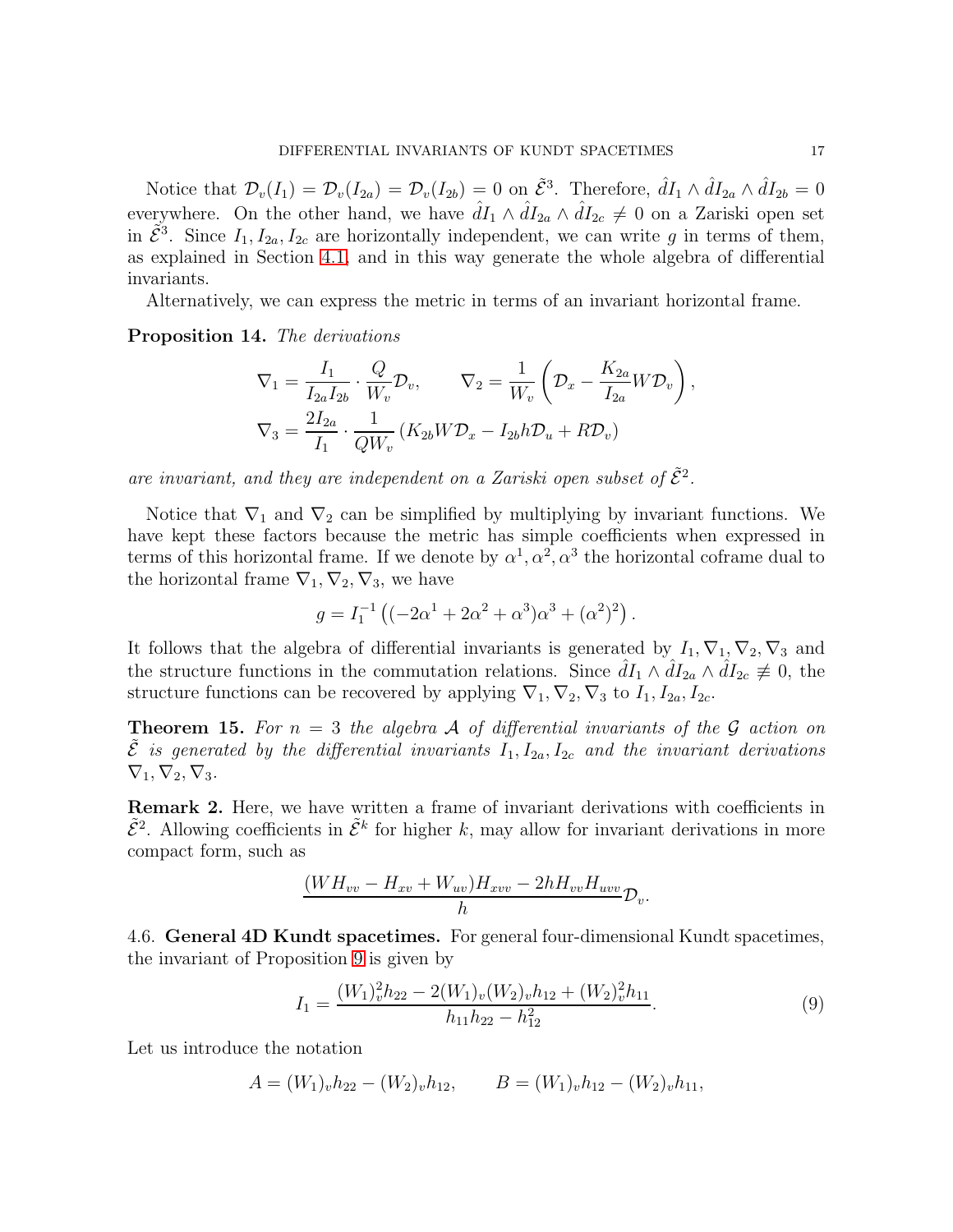and

$$
T = \frac{A^3(h_{11})_{x^1} - ((h_{11})_{x^2} + 2(h_{12})_{x^1})A^2B + ((h_{22})_{x^1} + 2(h_{12})_{x^2})AB^2 - B^3(h_{22})_{x^2}}{-2(h_{11}h_{22} - h_{12}^2)(A^2(W_1)_{x^1v} + B^2(W_2)_{x^2v} - AB((W_1)_{x^2v} + (W_2)_{x^1v}))}{2(h_{11}h_{22} - h_{12}^2)(A(W_1)_{vv} - B(W_2)_{vv})}.
$$

We have the following proposition.

Proposition 16. The derivations

$$
\nabla_1 = \frac{(W_1)_{v}^2 h_{22} - 2(W_1)_{v}(W_2)_{v} h_{12} + (W_2)_{v}^2 h_{11}}{A(W_1)_{vv} - B(W_2)_{vv}} \mathcal{D}_v,
$$
  

$$
\nabla_2 = \frac{(W_2)_{vv} \mathcal{D}_{x^1} - (W_1)_{vv} \mathcal{D}_{x^2} + ((W_1)_{x^2v} - (W_2)_{x^1v}) \mathcal{D}_v}{(W_1)_{v}(W_2)_{vv} - (W_2)_{v}(W_1)_{vv}},
$$
  

$$
\nabla_3 = \frac{A \mathcal{D}_{x^1} - B \mathcal{D}_{x^2} + T \mathcal{D}_v}{h_{11} h_{22} - h_{12}^2}, \qquad \nabla_4 = g^{-1} \hat{d} I_1
$$

are invariant, and they are independent on a Zariski open subset of  $\mathcal{E}^2$ .

Notice that  $\nabla_4$  is the only derivation among these that have a non-zero  $\mathcal{D}_u$ -component. We have  $g(\nabla_1, \nabla_i) = 0$  for  $i = 1, 2, 3$ , and

$$
g(\nabla_2, \nabla_2) = I_{2a}, g(\nabla_2, \nabla_3) = 1, g(\nabla_3, \nabla_3) = I_1, g(\nabla_1, \nabla_4) = 2I_1, g(\nabla_3, \nabla_4) = 0.
$$

Here

$$
I_{2a} = \frac{(W_1)_{vv}^2 h_{22} - 2(W_1)_{vv}(W_2)_{vv} h_{12} + (W_2)_{vv}^2 h_{11}}{((W_1)_v(W_2)_{vv} - (W_2)_v(W_1)_{vv})^2}
$$

is one of the second-order differential invariants. The formulas for  $g(\nabla_2, \nabla_4)$  and  $g(\nabla_4, \nabla_4)$ are more complicated.

There are  $\mathcal{H}_2^4 = 14$  algebraically independent differential invariants of order 2, so we will not attempt to write down all of them. Instead we will be satisfied with finding four horizontally independent differential invariants. The scalar curvature  $S_h$  of the (*u*-parametrized) metric h is an invariant function depending only on  $h_{ij}$  and their  $x^i$ derivatives up to second order. A fourth differential invariant is given by

$$
I_{2b} = \frac{(((W_2)_{uv} - H_{x^2v})(W_1)_{vv} - ((W_1)_{uv} - H_{x^1v})(W_2)_{vv} + ((W_1)_{x^2v} - (W_2)_{x^1v})H_{vv})^2}{h_{11}h_{22} - h_{12}^2}.
$$

**Theorem 17.** The four differential invariants  $I_1, I_{2a}, I_{2b}, S_h$  are horizontally independent on a Zariski open subset in  $\mathcal{E}^3$ , and thus sufficient for solving the equivalence problem.

<span id="page-17-0"></span>4.7. Degenerate 4D Kundt spacetimes. The first-order invariant  $I_1$  is the same as in the previous section. In total, there are  $\tilde{\mathcal{H}}_2^4 = 12$  algebraically independent invariants of second order. We write down two of them:

$$
I_{2a} = H_{vv}, \qquad I_{2b} = \frac{((W_1)_{x^2v} - (W_2)_{x^1v})^2}{h_{11}h_{22} - h_{12}^2}.
$$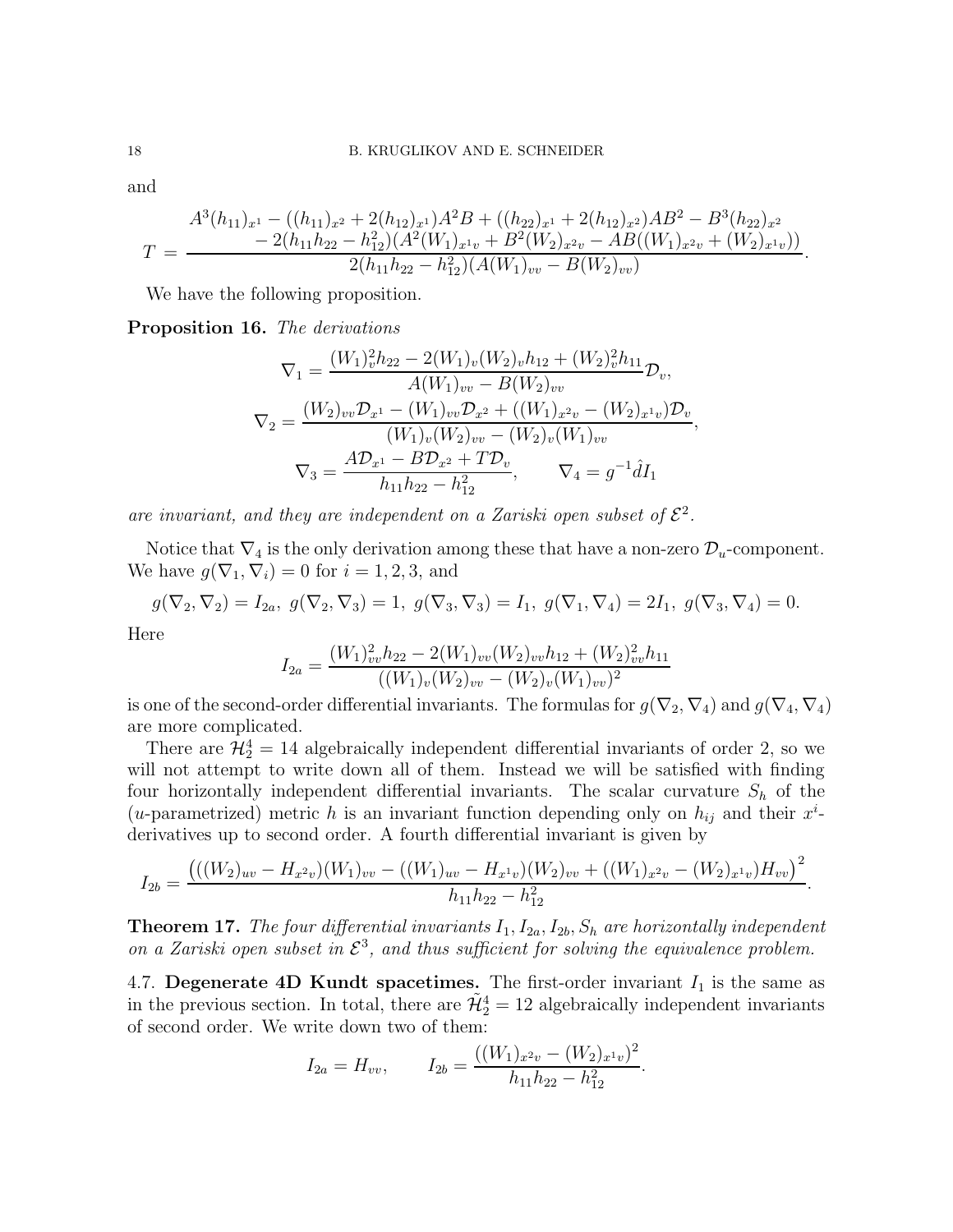Let us find an invariant horizontal frame. The horizontal 1-forms  $\hat{d}I_1, \hat{d}I_{2a}, \hat{d}I_{2b}$  are independent:  $\hat{dI}_1 \wedge \hat{dI}_{2a} \wedge \hat{dI}_{2b} \neq 0$ . Since  $\mathcal{D}_v(I_1) = \mathcal{D}_v(I_{2a}) = \mathcal{D}_v(I_{2b}) = 0$ , the 1-forms have no *dv*-component. By solving the equations

$$
(\hat{d}I_1 + a_1 \hat{d}I_{2a} + a_2 \hat{d}I_{2b})(\mathcal{D}_{x^1}) = 0, \qquad (\hat{d}I_1 + a_1 \hat{d}I_{2a} + a_2 \hat{d}I_{2b})(\mathcal{D}_{x^2}) = 0
$$

for  $a_1$  and  $a_2$ , we obtain an invariant 1-form which is proportional to du. We turn it into a horizontal vector field by using  $g$ , and denote the resulting invariant derivation, which is proportional to  $\mathcal{D}_v$ , by  $\nabla_1$ . Next, we define

$$
\nabla_2 = g^{-1} \hat{d} I_{2a}, \qquad \nabla_3 = g^{-1} \hat{d} I_{2b}.
$$

We complete the invariant horizontal frame by requiring  $\nabla_4$  to satisfy

$$
g(\nabla_1, \nabla_4) = 1,
$$
  $g(\nabla_2, \nabla_4) = 0,$   $g(\nabla_3, \nabla_4) = 0,$   $g(\nabla_4, \nabla_4) = 0.$ 

**Proposition 18.** The derivations  $\nabla_1, \nabla_2, \nabla_3, \nabla_4$  are invariant, and independent on a Zariski open subset of  $\tilde{\mathcal{E}}^3$ .

We have  $\mathcal{D}_{v}(g(\nabla_i, \nabla_j)) \equiv 0$  for every i and j. We choose an invariant for which this is not the case from the commutation relations  $[\nabla_i, \nabla_j] = c_{ij}^k \nabla_k$ . For instance, we have  $\mathcal{D}_v(c_{23}^1) \not\equiv 0.$ 

**Theorem 19.** The differential invariants  $I_1, I_{2a}, I_{2b}, c_{23}^1$  are horizontally independent, and thus sufficient for solving the equivalence problem.

#### 5. Conclusion

We considered the equivalence problem for general and degenerate Kundt metrics with respect to the action of the pseudogroup of local diffeomorphisms. Denoting these classes of spacetimes by  $K$  and  $K$ , respectively, we have (many other important subclasses are omitted):

$$
\mathcal{K} \supset \tilde{\mathcal{K}} \supset \text{VSI} \supset \text{Kundt waves}.
$$

For general Kundt metrics the problem can be solved using scalar polynomial invariants, but even then it is a nontrivial task to specify the required invariants, cf. [\[28\]](#page-22-10). For degenerate Kundt metrics, the spi are insufficient for separating metrics.

We use instead rational differential invariants, which separate jets of metrics in general position within the class of degenerate Kundt metrics. By integrating the foliations  $(\lambda, \Lambda)$ internal to the class of Kundt metrics, one can normalize the set of admissible coordinates and reduce the pseudogroup  $\text{Diff}_{loc}(M)$  to G consisting of transformations that preserve the form of Kundt metrics expressed in terms of admissible coordinates. The equivalence classes of Kundt metrics  $\mathcal K$  (respectively degenerate Kundt metrics  $\mathcal K$ ) with respect to all transformations are in bijective correspondence to those of form [\(1\)](#page-4-0) with respect to the shape-preserving transformations:

$$
\mathcal{K}/\text{Diff}_{loc}(M) = \mathcal{E}/\mathcal{G}
$$
 and  $\tilde{\mathcal{K}}/\text{Diff}_{loc}(M) = \tilde{\mathcal{E}}/\mathcal{G}$ .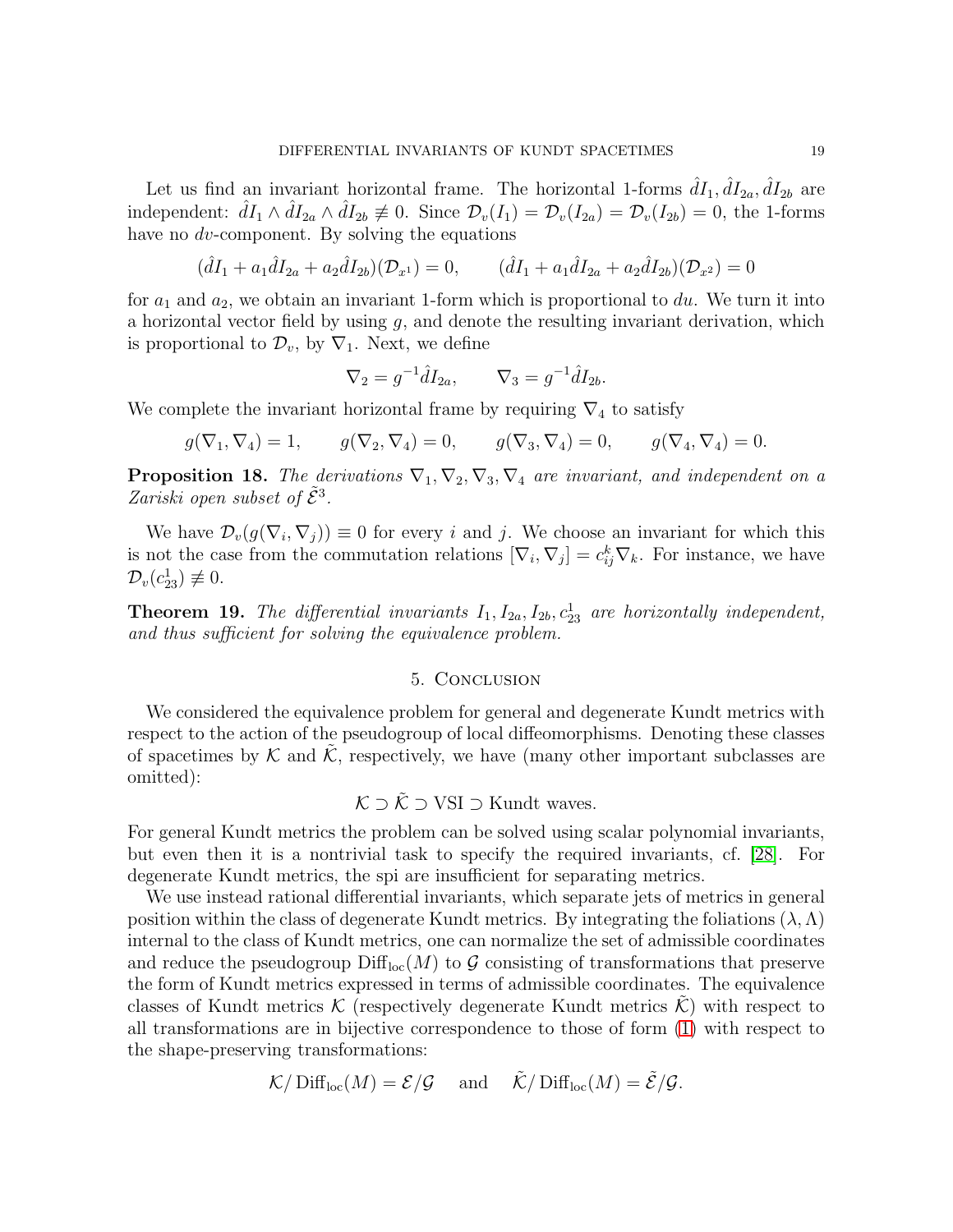In order to be consistent, in these equalities we should interpret  $\mathcal K$  and  $\tilde{\mathcal K}$  to mean the corresponding spaces of jets of metrics. The algebras of differential invariants consist of functions on those spaces.

Since our invariants are rational functions in jet-variables of low order and polynomial in higher jet-variables, there is a Zariski closed subset of jets of (degenerate) Kundt spacetimes that are not separated by the invariants we have found. By restricting to this Zariski closed set, and considering the Lie pseudogroup action on this set, it is possible to repeat the procedure and find an algebra of rational invariants separating generic jets of metrics in this singular set, etc.

One should note that the coordinates used to create the signature variety  $\Psi(X)$  need not be adapted to  $(\lambda, \Lambda)$ . For instance, none of the invariants  $I_i$  constructed in Section [4.1](#page-10-5) were required to be constant along  $\Lambda$ . This however does not obstruct to solve the equivalence problem: the foliation  $\lambda$  is reconstructed from the first  $(n-1)$  differential invariants and since the metric g is determined,  $\Lambda = \lambda^{\perp}$  is recovered. In principle, the Cartan invariants can be used for the same purposes, yet with the formalism for differential invariants we have a better control over the analytic properties of the functions in the algebra  $A$  of differential invariants.

Several classes of transformations were considered in the literature that are natural subgroups of  $\mathcal G$ . Reference [\[1\]](#page-21-3) studied nil-Killing fields defined as those vector fields X on M that are aligned with respect to  $\lambda$  and  $\mathscr{L}_X g$  is nilpotent wrt the filtration  $(\lambda, \Lambda)$ . It was shown in [\[19\]](#page-22-22) that nil-Killing vector fields wrt  $\lambda$ , preserving  $\lambda$ , form a Lie algebra:

$$
\mathfrak{g}_{\lambda} = \{ X : \mathscr{L}_X \lambda = \lambda \text{ and } \mathscr{L}_X g \text{ is of type III wrt } \lambda \}.
$$

This is an infinite-dimensional Lie subalgebra of  $\mathfrak g$  given by [\(3\)](#page-4-3). The corresponding Lie pseudogroup of  $\lambda$ -aligned transformations, preserving spi, depends on 1 function of  $(n-1)$  arguments (and other functions of fewer arguments), cf. [\[1,](#page-21-3) Proposition 6]. In fact, this pseudogroup consists of transformations [\(2\)](#page-4-4) forming  $\mathcal G$  such that the induced transformation of  $(\overline{M}_u, h)$  is a u-parametric isometry.

A proper subalgebra of  $\mathfrak{g}_{\lambda}$  is the Lie algebra of Kerr-Schild vector fields wrt  $\lambda$ , defined as those X, preserving  $\lambda$ , for which  $\mathscr{L}_X g \in S^2 \lambda^*$  (has type N), see [\[6\]](#page-22-23). This Lie algebra may be trivial, however if the 1-form  $w = (W_i)_v dx^i$  on  $\Lambda^*$  (important in our computations of invariants, see Proposition [9\)](#page-13-2) is exact, then any infinitesimal transformation  $b(u)\partial_v$  is a Kerr-Schild vector field, so this algebra may also be infinite-dimensional.

The equivalence problem of classes of spacetimes wrt to those and other Lie subpseudogroups may be of interest in its own right.

Acknowledgements. E. Schneider acknowledges full support via the Czech Science Foundation (GACR no. 19-14466Y). This work was also partially supported by the project Pure Mathematics in Norway, funded by Trond Mohn Foundation and Tromsø Research Foundation.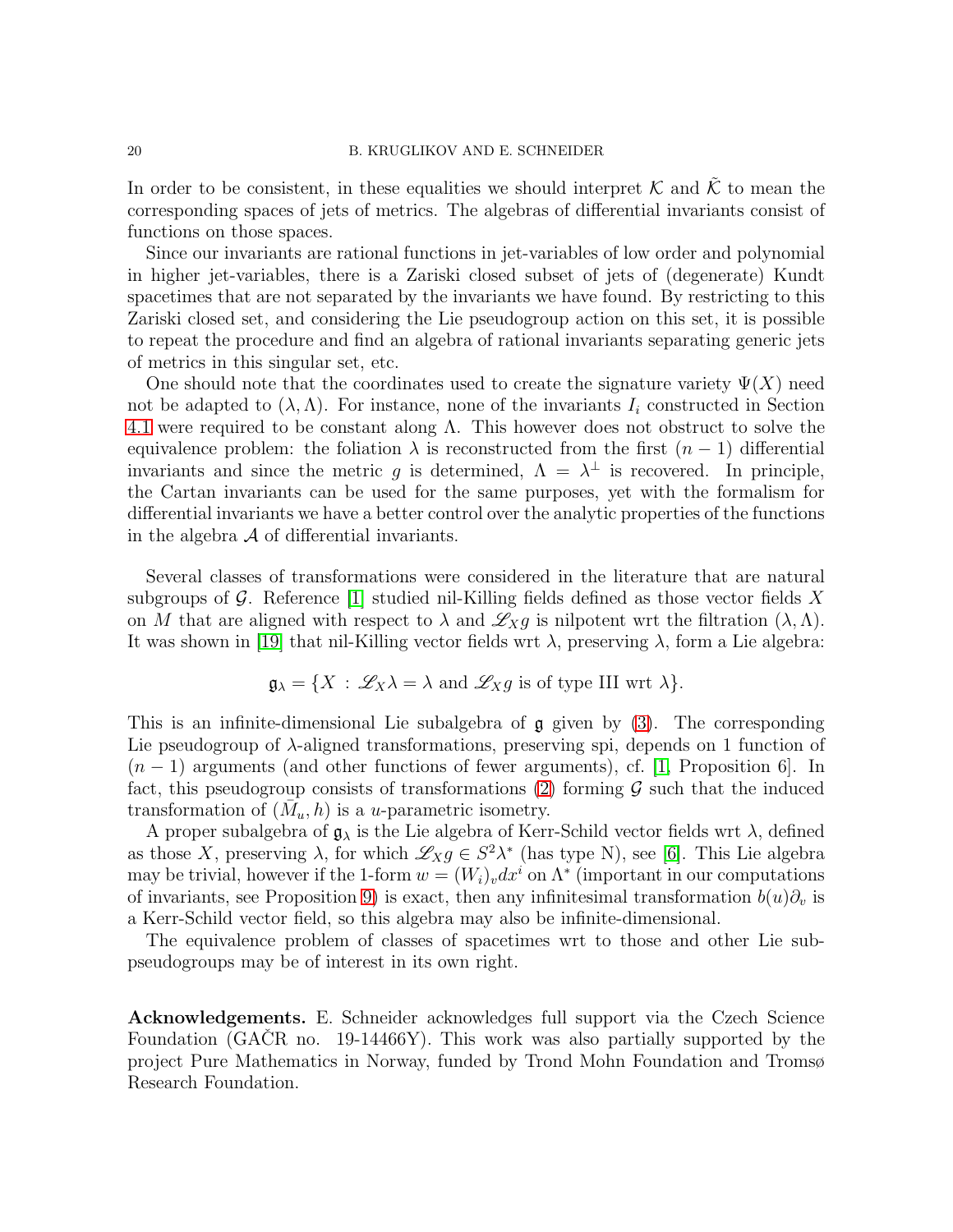#### Appendix A. Relative differential invariants

Here we demonstrate that the class of degenerate Kundt spacetimes is singled out among all Kundt metrics by a relative invariant condition, so that the singular behavior can be observed by studying orbits of the diffeomorphism pseudogroup on the jets of metrics. Note that due to normalization of the vector  $\ell$  as in [\(1\)](#page-4-0) the diffeomorphism pseudogroup shrinks to the pseudogroup of shape-preserving transformations.

A function  $f \in C^{\infty}(J^k \pi)$  is a relative differential invariant wrt a pseudogroup  $\mathcal{G}$  if  $\varphi^* f = s_{\varphi} \cdot f \ \forall \varphi \in \mathcal{G}$  for some nonzero function  $s_{\varphi}$  on  $J^k \pi$ . For the corresponding Lie algebra g this translates into:

$$
\mathscr{L}_{\xi^{(k)}} f = \omega(\xi) f \quad \forall \xi \in \mathfrak{g}
$$

for some  $\omega \in \mathfrak{g}^* \otimes C^{\infty}(J^k\pi)$ . This  $\omega$  is a 1-cocycle, i.e. it satisfies the equation (cf. [\[21\]](#page-22-18))

$$
\mathscr{L}_{\xi^{(k)}}\omega(\eta)-\mathscr{L}_{\eta^{(k)}}\omega(\xi)-\omega([\xi,\eta])=0\quad\forall\xi,\eta\in\mathfrak{g}.
$$

Cocycles of the type  $\omega = dh$  are called trivial. Cocycles modulo trivial ones are called cohomology; in arbitrary order they form the group  $H^1(\mathfrak{g}, C^{\infty}(J^{\infty}\pi))$ . To catch the algebraic structure of the jet-fibers we consider only such cocycles that (modulo trivial) are polynomial in the jet-variables. Such relative invariants are not plentiful.

Of course, absolute differential invariants are relative. For any relative differential invariant f the equation given by  $f = 0$  is G-invariant. If the invariant is genuinely relative (not absolute), then  $\{f = 0\}$  contains singular orbits. Recall that an orbit is regular if a neighborhood of it is fibred by orbits, and it is called singular otherwise.

Let us focus on the 3D case (as before we omit indices for  $W_i$  and  $h_{ij}$  here). Since the action of  $\mathcal G$  is transitive on  $J^0\pi$ , as in Section [3.2,](#page-7-1) we can translate any point to

$$
p_0 = \{u = 0, x = 0, v = 0, h = 1, H = 0, W = 0\}.
$$

Consider the action of  $\mathcal{G}_0^{(1)}$ <sup>(1)</sup> on the fiber  $\pi_{1,0}^{-1}(p_0) \cap \mathcal{E}_1$ . Here  $W_v^2$  is an absolute invariant, with the action transitive on its level sets<sup>[11](#page-20-0)</sup>. As shown in Section [3.2,](#page-7-1) we can bring any point to the point (omitting equations of  $p_0$ )

$$
p_1 = \{h_u = 0, h_x = 0, H_u = 0, H_x = 0, H_v = 0, W_u = 0, W_x = 0, W_v = c\}.
$$

Here  $c \geq 0$  is the level parameter, and  $h_u, h_x, \ldots$  are jet-variables. Note that the first seven of these are normalized by translations, after which we are left with the action of  $O(n-2) = O(1) = \mathbb{Z}_2$  on  $W_v$ .

Next consider the action of the stabilizer pseudogroup  $\mathcal{G}_1^{(2)}$  on 2-jets  $\mathcal{E}_1^2 = \mathcal{E}^2 \cap \pi_{2,1}^{-1}(p_1)$ . This space has dimension 15, while the group acting on it has dimension 11. Thus we get 4 absolute invariants, as established in Section [3.3](#page-8-0) and explicitly given in Section [4.4.](#page-13-0) To get more precise structure of the orbit space note that the group consists of 9

<span id="page-20-0"></span><sup>&</sup>lt;sup>11</sup>Note that  $W_v^2$  is an absolute invariant only with respect to the stabilizer subgroup of the point  $p_0$ . If we restore the entire group action, then both  $W_v^2$  and h are relative invariants of the same weight, so that their ratio  $I_1$  is an absolute invariant.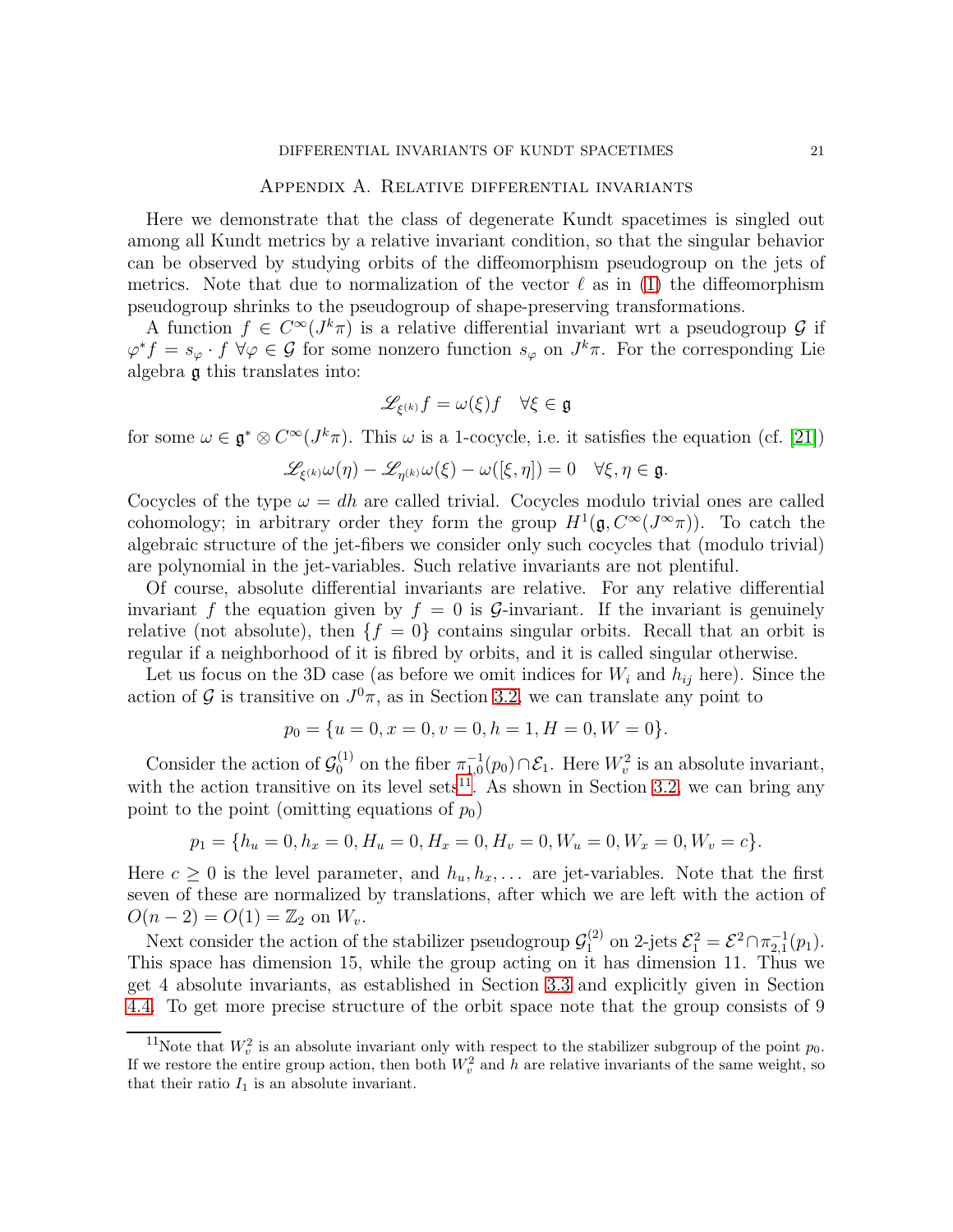translations and 2 affine transformations. The translations form a 9-dimensional Abelian group  $\mathfrak A$  with the Lie algebra

$$
\partial_{h_{xx}}, \; \partial_{h_{ux}}, \; \partial_{h_{uu}} + \partial_{W_{ux}}, \; \partial_{H_{xx}} + \partial_{W_{ux}}, \; \partial_{H_{ux}}, \; \partial_{H_{uu}}, \; \partial_{H_{uv}}, \; \partial_{W_{xx}}, \; \partial_{W_{uu}}.
$$

We use them to set  $h_{xx} = h_{ux} = h_{uu} = H_{xx} = H_{ux} = H_{uu} = H_{uv} = W_{xx} = W_{uu} = 0$ . This global transversal to the action of  $\mathfrak A$  can be identified with the quotient space  $Q^6 = \mathcal{E}_1^2/\mathfrak{A}$ . Let us introduce the coordinates  $z_1 = -\frac{1}{2}W_{ux}$ ,  $z_2 = -W_{uv}$ ,  $z_3 = W_{xv}$ ,  $z_4 = 2W_{vv}, z_5 = \frac{1}{3}W_{uv} - \frac{2}{3}H_{xv}, z_6 = \frac{2}{3}W_{xv} + \frac{4}{3}H_{vv}$  on Q. Then the infinitesimal affine transformations are

$$
V_1 = 2z_1\partial_{z_1} + z_2\partial_{z_2} - z_4\partial_{z_4} + z_5\partial_{z_5}, \quad V_2 = z_2\partial_{z_1} + z_3\partial_{z_2} + z_4\partial_{z_3} + (z_3 - z_6)\partial_{z_5}.
$$

They form a 2-dimensional solvable Lie algebra with  $[V_1, V_2] = -V_2$ . Since  $V_2$  is nilpotent, any polynomial relative invariant must belong to its kernel. The linear polynomials in the kernel are spanned by  $z_4$  and  $z_6$ . Here  $z_6$  is an absolute invariant, while  $z_4$  has weight  $-1$  with respect to  $V_1$ . The relative invariant  $z_4$  gives the first condition for degenerate Kundt spacetimes:  $W_{vv} = 0$ .

By extending this analysis to  $\mathcal{E}^3$ , we see that the function  $H_{vvv}$  is not a relative invariant, but becomes so when we restrict to the subset in  $\mathcal{E}^3$  given by  $W_{vv} = 0$  and its differential consequences. This (conditional) relative invariant also has weight −1 with respect to (the prolongation of)  $V_1$ .

Note that there exist other nontrivial relative invariants, of higher degree. The invariant  $W_{vv}$  on  $\mathcal{E}^2$  is singled out by having negative weight; all other relative invariants with negative weight have  $W_{vv}$  as a factor. The invariant  $H_{vvv}$  on the sub-PDE given by  $W_{vv} = 0$  is determined uniquely in the same way. Thus the degenerate Kundt conditions  $W_{vv} = 0, H_{vvv} = 0$  arise from investigations of singularities of the G action on  $\mathcal{E}^2$  and  $\mathcal{E}^3$ .

**Theorem 20.** The function  $W_{vv}$  is a relative invariant of the G action on  $\mathcal{E}^2$ . On the submanifold in  $\mathcal{E}^3$  given by  $W_{vv} = 0$  and its differential consequences, the function  $H_{vvv}$ is a relative invariant of the G action.

The same idea can be applied in higher dimensions. The Lie algebra spanned by  $V_1$ and  $V_2$  is then replaced by an  $(n-1)$ -dimensional Lie algebra from which information about singular orbits can be read. In this case,  $W_{vv}$  should be considered as a tensorial relative invariant (covector), whose corresponding zero-set has codimension greater than 1. Then the theorem holds true in higher dimensions as well.

#### **REFERENCES**

- <span id="page-21-3"></span>[1] M. Aadne, Nil-Killing vector fields and type III deformations, Journal of Mathematical Physics 61, 122502 (2020).
- <span id="page-21-1"></span><span id="page-21-0"></span>[2] E. Cartan, Leçon sur la géometrie des Espaces de Riemann, 2nd edn, Paris (1946).
- [3] A. Coley, S. Hervik, N. Pelavas, Spacetimes characterized by their scalar curvature invariants, Class. Quant. Grav. 26, 025013 (2009).
- <span id="page-21-2"></span>[4] A. Coley, S. Hervik, N. Pelavas, Lorentzian manifolds and scalar curvature invariants, Class. Quantum Grav. 27, 102001 (2010).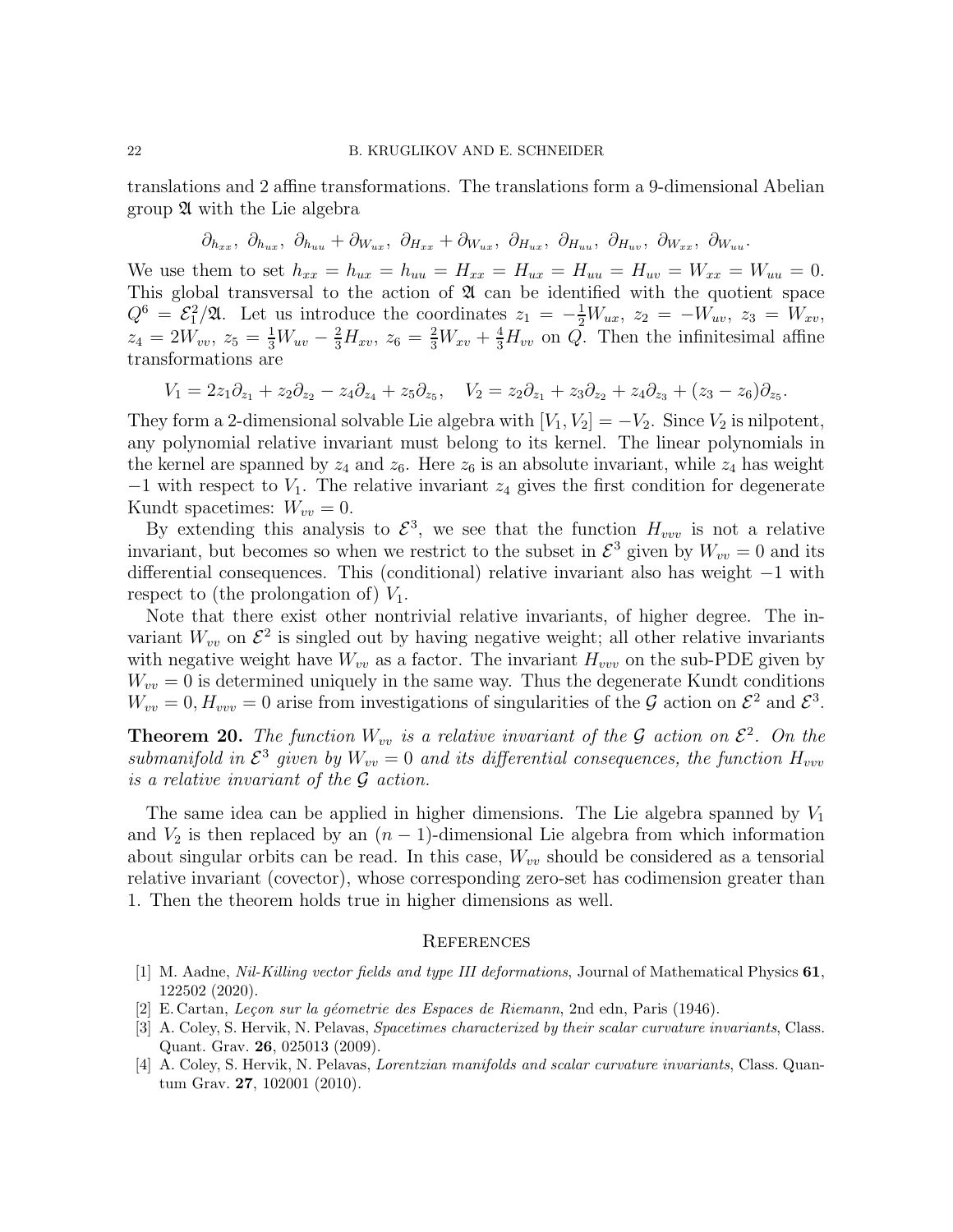- <span id="page-22-14"></span>[5] A. Coley, S. Hervik, G. Papadopoulos, N. Pelavas, Kundt Spacetimes, Class. Quant. Grav. 26, 105016 (2009).
- <span id="page-22-23"></span><span id="page-22-5"></span>[6] B. Coll, S. Hildebrandt, J. Senovilla, Kerr-Schild symmetries, Gen. Rel. Grav. 33, 649-670 (2001).
- [7] S. Console, C. Olmos, Curvature invariants, Killing vector fields, connections and cohomogeneity, Proc. AMS 137, 1069–72 (2008).
- <span id="page-22-7"></span>[8] A. Karlhede, A Review of the Geometrical Equivalence of Metrics in General Relativity, Gen. Rel. Grav. 12, 693 (1980).
- <span id="page-22-3"></span>[9] R. Kerr, Scalar invariants and groups of motions in a  $V_n$  with positive definite metric tensor, Tensor 12, 74–83 (1962).
- <span id="page-22-2"></span>[10] A. Koutras, C. McIntosh, A metric with no symmetries or invariants, Class. Quantum Grav. 13, 4749 (1996).
- <span id="page-22-9"></span>[11] D. Kramer, H. Stephani, M. MacCallum, E. Herlt, Exact Solutions of Einstein's Field Equations, Cambridge University Press (1980).
- <span id="page-22-21"></span>[12] B. Kruglikov, *Poincaré function for moduli of differential-geometric structures*, Moscow Math. Journ. 19, no. 4, 761-788 (2019).
- <span id="page-22-17"></span>[13] B. Kruglikov, V. Lychagin, Geometry of Differential equations, Handbook of Global Analysis, Ed. D.Krupka, D.Saunders, Elsevier, 725-772 (2008).
- <span id="page-22-16"></span><span id="page-22-12"></span>[14] B. Kruglikov, V. Lychagin, Global Lie-Tresse theorem, Selecta Mathematica 22, 1357-1411 (2016).
- [15] B. Kruglikov, D. McNutt, E. Schneider, Differential invariants of Kundt waves, Class. Quantum Grav. 36, 155011 (2019).
- <span id="page-22-6"></span>[16] B. Kruglikov, K. Tomoda, A criterion for the existence of Killing vectors in 3D, Class. Quantum Grav. 35, 165005 (2018).
- <span id="page-22-20"></span><span id="page-22-13"></span>[17] W. Kundt, *The plane-fronted gravitational waves*, Z. Phys. **163**, 77 (1961).
- [18] V. Lychagin, V. Yumaguzhin, Invariants in Relativity Theory, Lobachevskii Journal of Mathematics 36, 298-312 (2015).
- <span id="page-22-22"></span>[19] D. McNutt, M. Aadne, I-preserving diffeomorphisms of Lorentzian manifolds, Journ. Math. Phys. 60, no. 3, 032501 (2019).
- <span id="page-22-18"></span><span id="page-22-15"></span>[20] D. McNutt, R. Milson, A. Coley, Vacuum Kundt waves, Class. Quant. Grav. 30, 055010 (2013).
- <span id="page-22-19"></span>[21] P. Olver, Equivalence, Invariants and Symmetry, Cambridge University Press, Cambridge (1995).
- [22] P. Olver, J. Pohjanpelto, Differential invariant algebras of Lie pseudo-groups, Adv. Math. 222, no. 5, 1746–1792 (2009).
- <span id="page-22-8"></span><span id="page-22-1"></span>[23] R. Penrose, W. Rindler, Spinors and Spacetime Vol. 1, Cambridge University Press (1984).
- [24] V. Pravda, A. Pravdova, A. Coley, R. Milson, All spacetimes with vanishing curvature invariants, Class. Quant. Grav. 19, 6213 (2002).
- <span id="page-22-11"></span><span id="page-22-4"></span>[25] I. Singer *Infinitesimally homogeneous spaces*, Comm. Pure Appl. Math. **13** 685–97 (1960).
- [26] T.Y. Thomas, The Differential Invariants of Generalized Spaces, Cambridge University Press (1934).
- <span id="page-22-0"></span>[27] H. Weyl, The classical Groups: Their Invariants and Representations, Princenton University Press (1946).
- <span id="page-22-10"></span>[28] E. Zakhary, C. B. G. Mcintosh, A complete set of Riemann invariants, Gen. Rel. Grav. 29, 539–581 (1997).

<sup>†</sup>Department of Mathematics and Statistics, UiT the Arctic University of Norway, 9037 Tromsø Norway. E-mail: boris.kruglikov@uit.no.